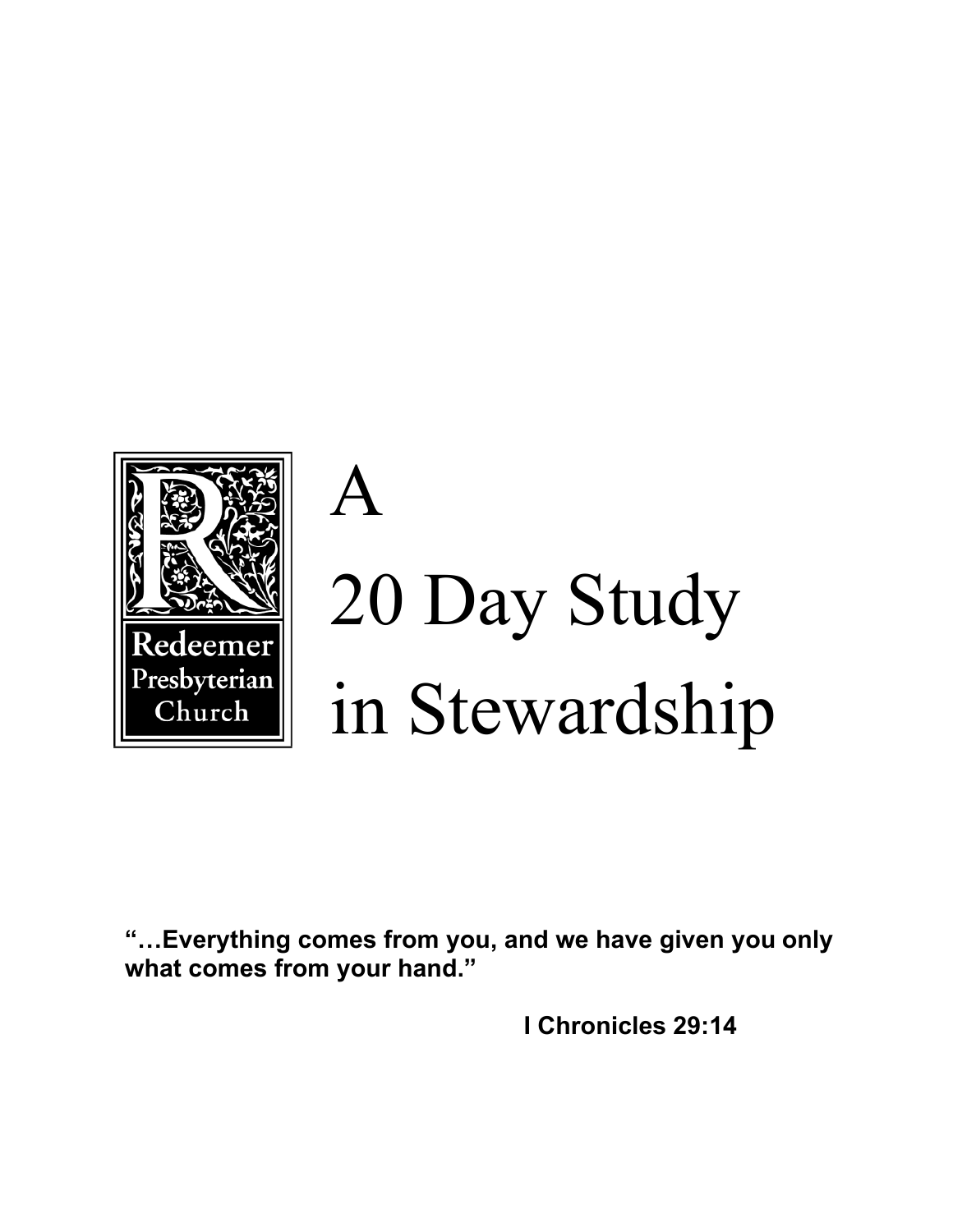© 1997 Redeemer Presbyterian Church of New York City

Written by Rev. Andrew Field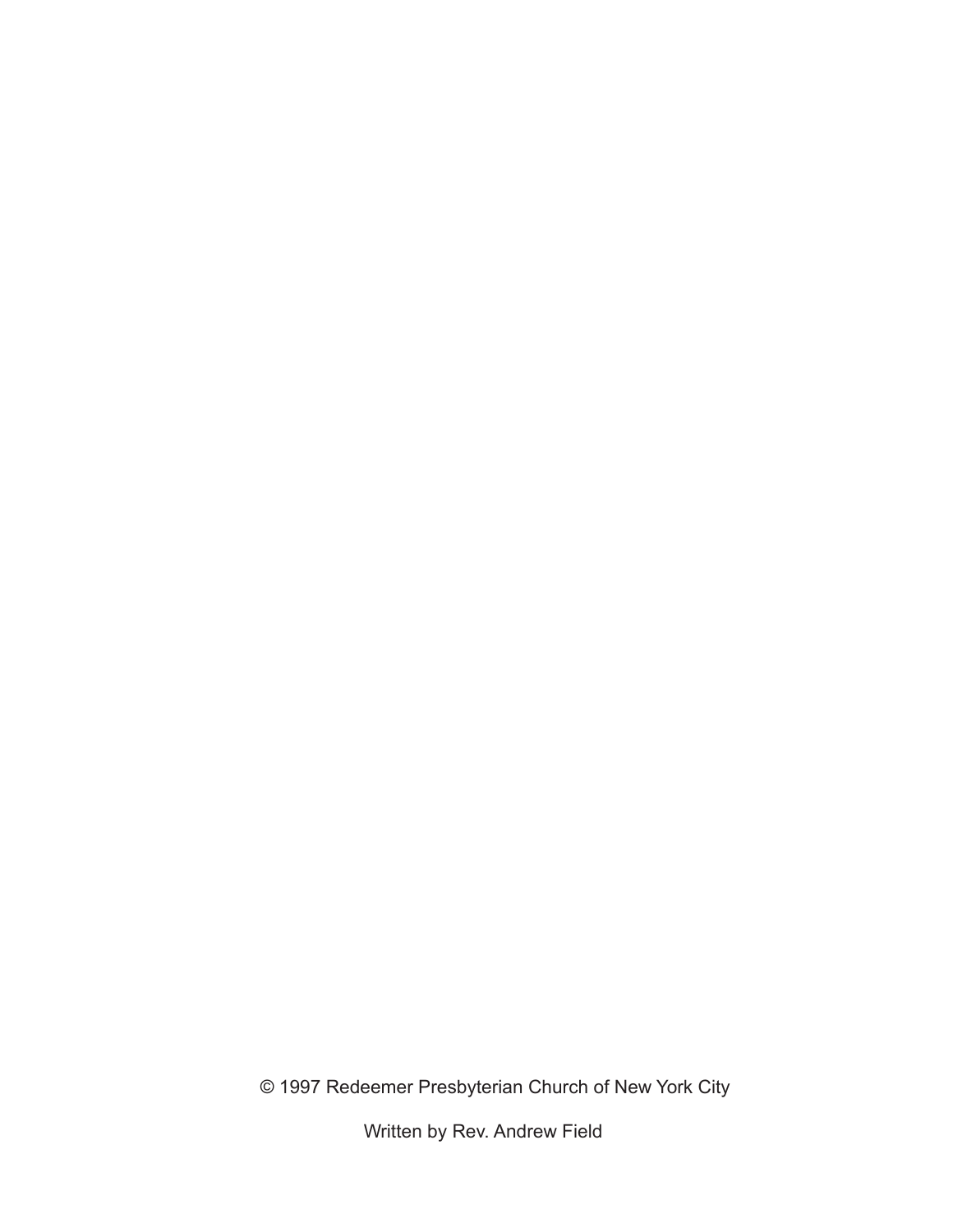## **How to Use This Study**

This guide provides twenty daily readings, each exploring God's call to Christians to become stewards of His bountiful provision. They are intended to encourage us, to rebuke us sometimes, and to instruct us.

Money is a sensitive issue in our culture. And yet it is central to our commitment to Jesus Christ and a yardstick to measure our understanding of grace.

Explore the wide range of biblical teaching about our heart's attachment to the treasures of this world. Experience why Christian giving is such an adventure. Most of all, renew your heart and change your life, by soaking in the gospel hope which motivates us to live for his glory and to care for others.

Each day's reading has four parts. Expect to spend 20 minutes reading, meditating and praying. Another, perhaps even better, way to cover this material is to team up with a trusted friend or a fellowship group. Discuss each day what you have learned and help each other apply the lessons.

- **Read** Slowly read the passage listed. The passages are relatively short, so take time to consider each phrase. If you do not understand something, you might refer to your Bible's study notes.
- **Apply** Ponder the brief interpretation in light of the passage. What is the biblical writer trying to say? What is the main point? Using the thought-provoking questions, seek the Spirit's guidance regarding your own response to the passage. These are not quick fill-in-the-blank questions; they are intended to cause you to slow down and meditate on the truth God is teaching you. How does the biblical teaching apply to your life? Where do you need to grow or change? How has Christ already changed you?
- **Pray** Pray for a genuinely transformed life enabled to live as Christ lived. You might use this time to pray for other issues as well. Praise Christ for his goodness.
- **Do** Daily suggestions that help drive the message in practical ways deep into your heart and life.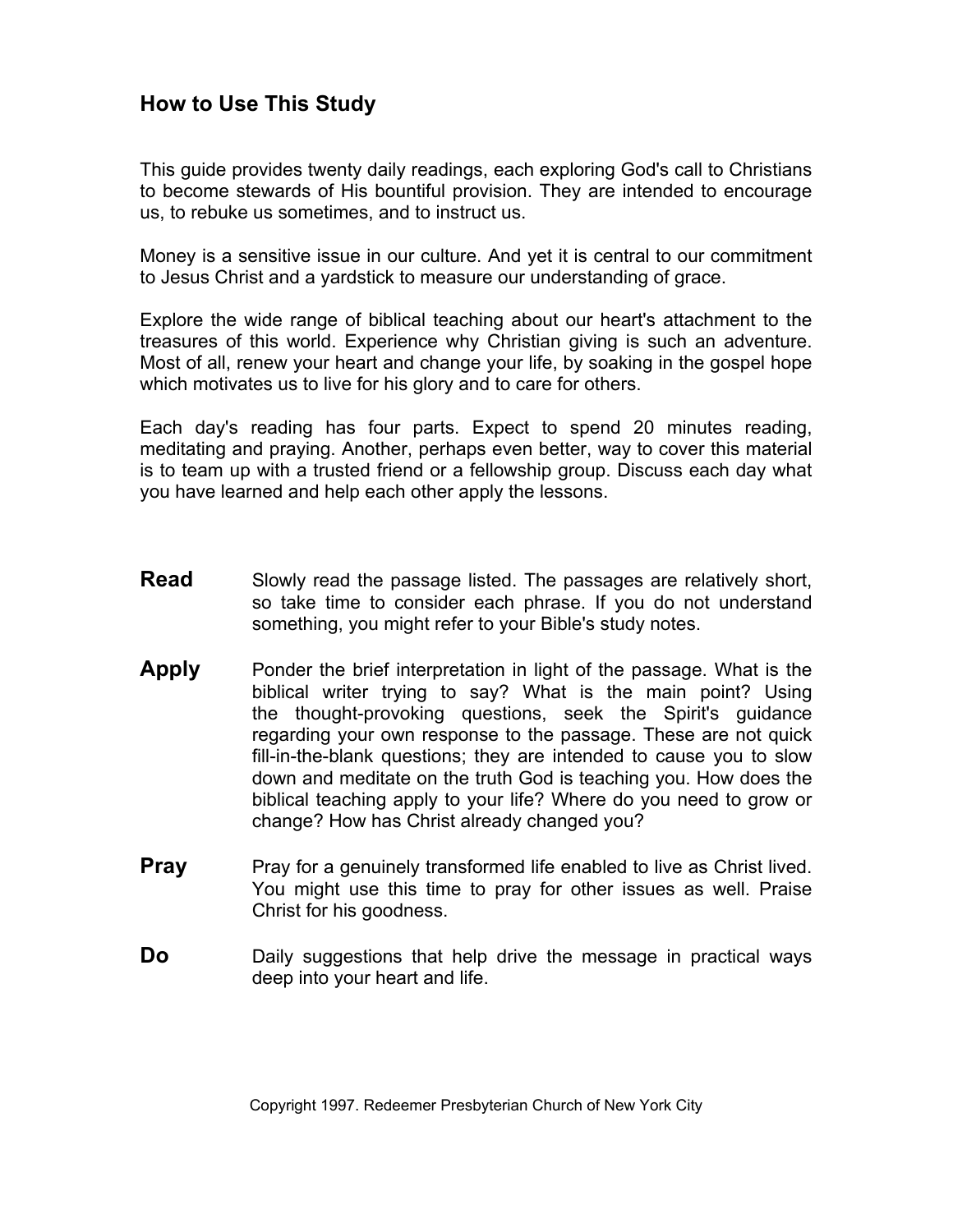*Matthew 6:21 "For where your treasure is, there your heart will be also. "* 

#### **Read** Matthew 6:21

**Apply** Jesus here tells us the most important lesson about money. Our heart, our desire and hope, is tied closely to our treasure. Our money and our heart go together. We all know that, of course, to some extent. But when Jesus calls our attention to this part of our character, he confronts us.

> He alerts us to the powerful tug that material wealth possesses, an allure that makes us do and act and believe contrary to our Christian confession. We say that we live for heaven. Our pocketbook shows us what we really live for. He calls us to examine where we place our money and our heart: earthly pleasures that fade away or eternal kingdom investments that last forever.

**1. Where is most of your treasure? Is that where your heart is?** 

#### **2. When you give, does that frighten you or excite you? Why?**

- **Pray** For a renewed heart that tells treasure what to do, not more treasure that tells your heart what to do.
- **Do** Look at your bank statement and your credit card statements. Specifically, where does most of your money go? Are those your priorities?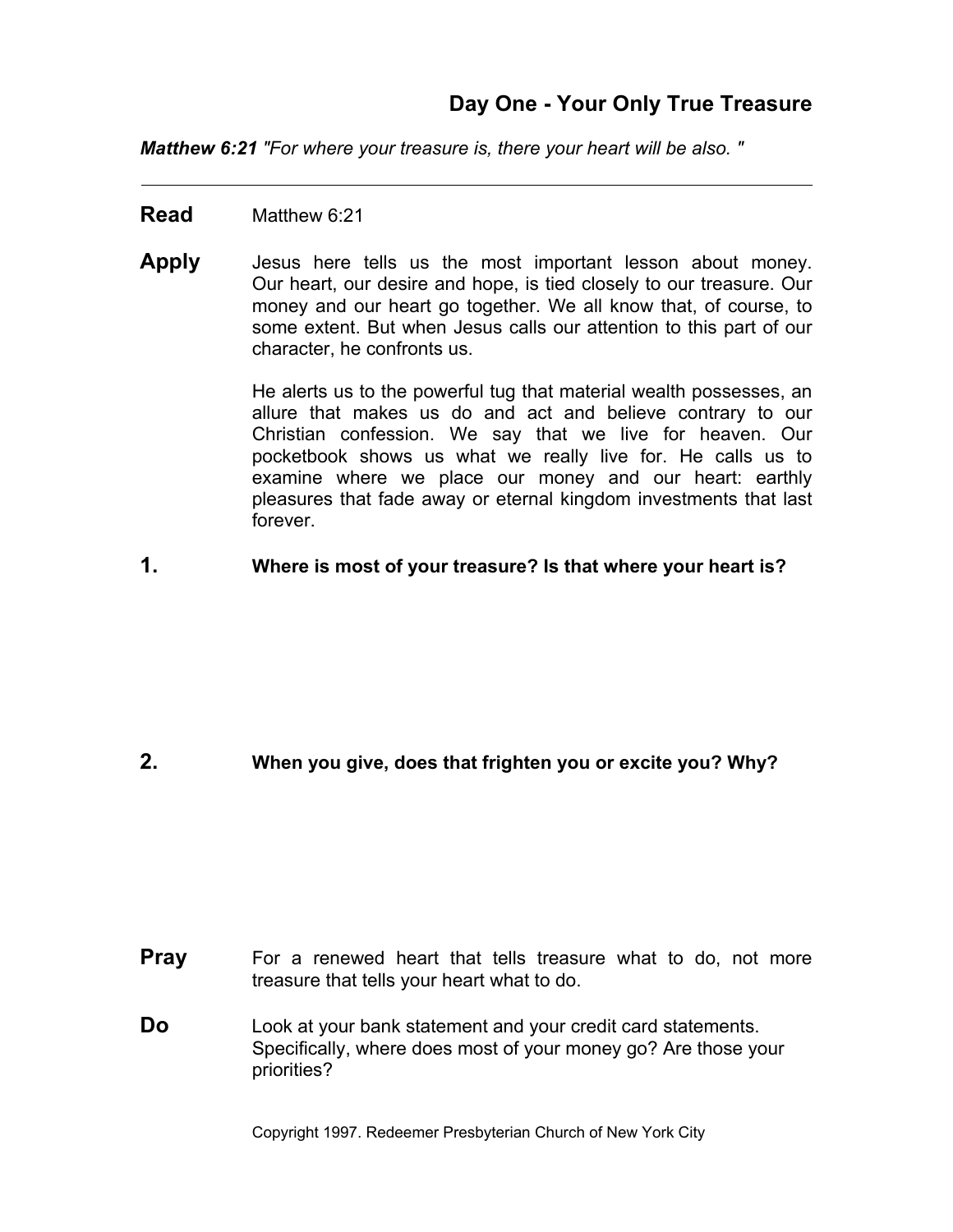## **Day Two - God's Ownership of Creation**

*Deuteronomy 8:17-18 "You may say to yourself, 'My power and the strength of my hands have produced this wealth for me. ' But remember the Lord your God, for it is he who gives you the ability to produce wealth..."* 

- **Read** Psalm 50, especially 7-15
- **Apply** God is the creator (Gen 1:1), the sole ruler and Lord over all creation. He controls all things in this world, the whole creation (Psalm 50:12). Nothing that we do takes away from God's overruling presence throughout all of creation. It is his to create, and protect, and use for his glory. So whenever we use the resources of the world, we use the resources of God's world.

That also means that "the silver is mine and the gold is mine" (Haggai 2:8). When we look at our own finances, we tend to forget God's sovereign ownership of creation. We expect him to care for us as if he owes us something. In Job 41: 11, God replies, "Who has a claim against me that I must pay? Everything under heaven belongs to me." Or, we think that we have earned our treasures because of our own abilities (See Deuteronomy 8:17 above).

Therefore, God doesn't need our money as if he needed an income. Instead, we need him every moment to sustain us. Our worship, and the dedication of our whole lives to him, is an acknowledgment of his control over everything. It's a thank offering, a giving back of what we have so abundantly received (Psalm 50:14).

#### **1. Do you act like God "owes" you something? Why?**

#### **2. What causes you to forget God's loving control of the world?**

- **Pray** For a renewed heart that daily remembers God's active control of the world and a thankful heart that praises his loving care.
- **Do** How might living as if God owns everything influence: the way we shop, the presents we put under the Christmas tree, the vacations we plan, our giving to the needy? $1$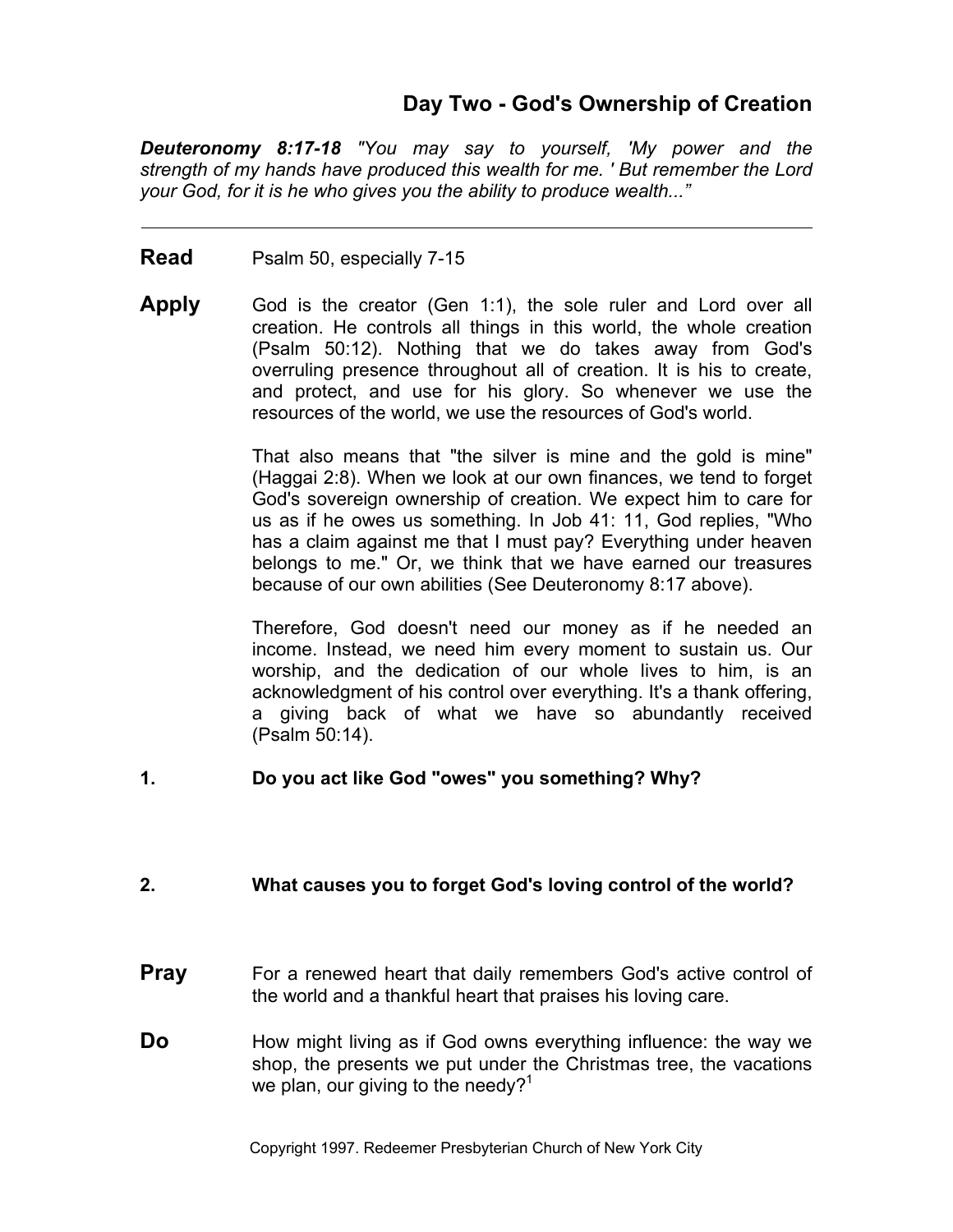# **Day Three - God's Ownership of His People**

*1 Corinthians 4:7 "For who makes you different from anyone else? What do you have that you did not receive? And if you did receive it, why do you boast as though you did not?"* 

#### **Read** 1 Corinthians 4:7-14

**Apply** Everything good in our lives comes from God: our abilities, our upbringing, our educational background. We would not be where we are without countless interventions by God on our behalf. Beyond those temporary blessings, God has given his children the greatest gift of all: his only Son. The Corinthian church, and many of us today, practically ignore the full wonder of that claim.

> The Gospel is a *gift*. Our union with Christ is all by God's grace. There is nothing we did to deserve it or earn it. In fact, we all were in rebellion against God (Romans 1:18ff, 3:23). And yet Christ died for his people, bearing their sin and giving them his righteousness (2Cor 5:21). When we forget that, according to Paul, we become prideful and selfish.

> What if someone loaned us \$100,000? Would we resent giving them five bucks? Would we treat all those resources as ours alone? God gives us things of this world to use on his behalf. He didn't have to. But we are his children now, he loves us and gives us what we need and what we can employ to further his kingdom, to spread his grace even more. His goodness includes giving us the joy of commitment to him.

**1. Would you treat your things differently if they belonged to someone else? What if you acted as if God owned everything you have: your home, your clothes, your furniture, your money, your time?** 

#### **2. What have you received from God? How is your life different because of Christ?**

- **Pray** Pray for a renewed, joyful heart, using the words of Psalm 100. "Know that the Lord is good. It is he who made us, and we are his; we are his people, the sheep of his pasture."
- **Do** Think of ten big purchases that you've made in the past year or so. Discretely (or even just mentally) label them "Provided By and Belonging to God. For His Use Only."<sup>3</sup>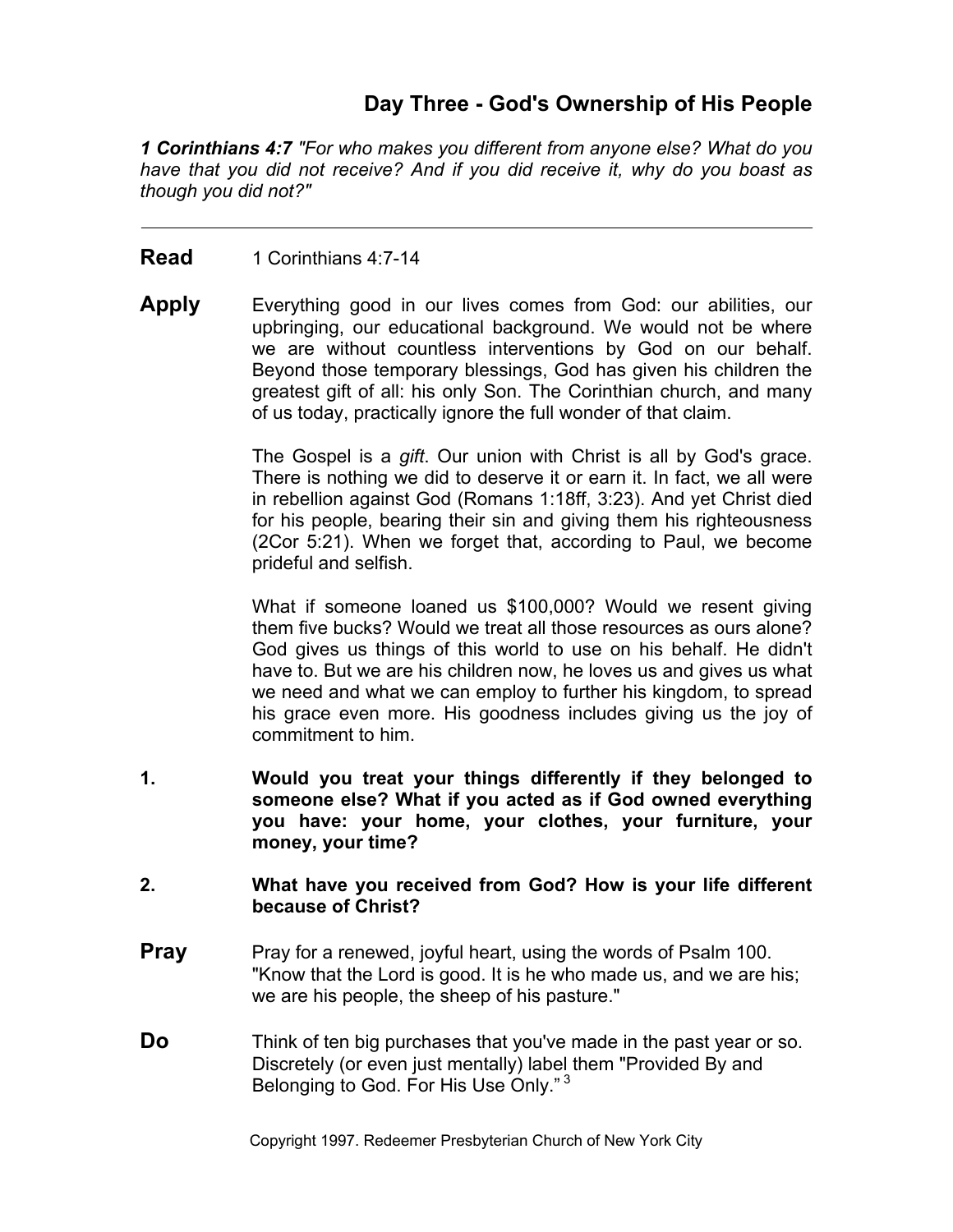*Job 31:24 "1 have not put my trust in gold or said to pure gold, 'You are my security'."* 

#### **Read** Luke 12:13-21

**Apply** The rich fool thought that he could trust in his grain. Yet the grain outlasted his own life. He invested his wealth with something it could not give: security. It would always be there to make his life comfortable. But the things of this world are unstable, a pile of sand ready to collapse. God's response to him is blunt: "You fool."

> "Having lots of money can be like a drug. It can make you feel powerful and giddy. It can convince you that everything is going to be okay."<sup>4</sup> We think that only if we accumulate more and more we will have enough. That day never comes-'enough' is never reached. When we trust our Lord we can stop hoarding wealth beyond our needs and become 'rich toward God.'

> The only true security comes from trusting in God's care for his children. As Christians, we can be assured that God loves us because of Christ's work on our behalf. Therefore, we can loosen our grip on our treasures. We see them as temporary and God's kingdom as eternal.

#### **1. How much money do you want left when you die? Why?**

#### **2. What does becoming 'rich toward God' look like? Does that reflect your own lifestyle? Why or why not?**

- **Pray** Pray for a renewed heart that treats money as a mere thing, and treats God as the only true security.
- **Do** Look at your long-term goals: home, retirement, children. How much accumulation of wealth is required to meet those goals? What if your lifestyle was greatly simplified-how much less would you need? Would you give away the difference?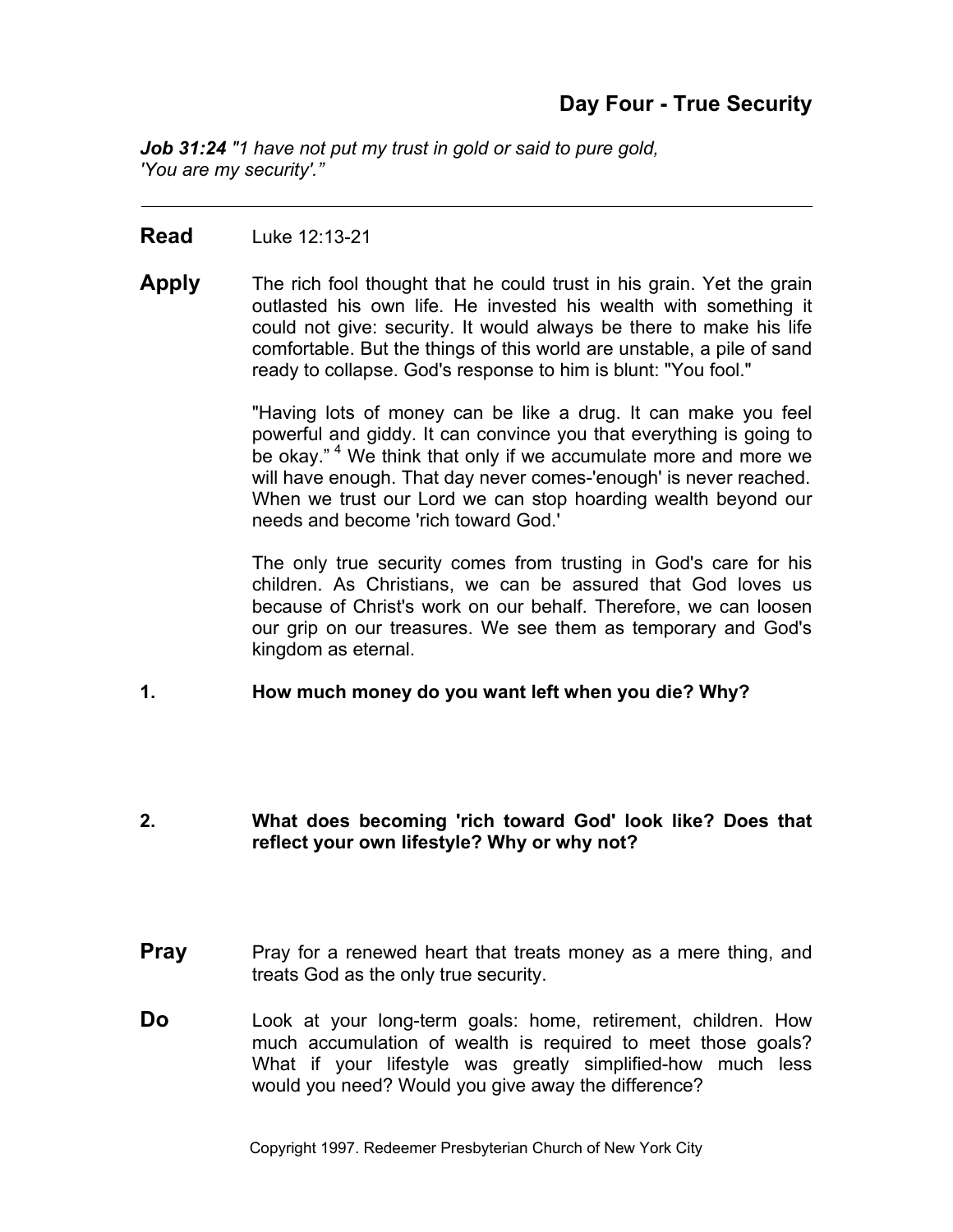# **Day Five - Who Do We Worship?**

*Matthew 6:24-25 "You cannot serve both God* and Money Therefore I tell you, *do not worry about* your life, what you will eat or drink; *or about your body, what you will wear. "*

#### **Read** Matthew 6:24-34

**Apply** Jesus personifies wealth as Mammon. He even gives it the status of a false God, an idol, and lays down an all-or-nothing claim: if you worship wealth, you won't worship God. Our heart cannot contain two masters, two gods.

> Worry is an indicator of worship. What you worry about is what you don't want to lose. Therefore, Jesus says that worrying about money and your future is an indicator of a lack of trust in God. Worse, it shows that the heart's true hope is in wealth. "His words are so uncomfortable that even those of us who say we love him and fight to defend Scripture's authority find ourselves looking for ways around what he says."<sup>5</sup>

> Research has shown that many people do not give because they are afraid. 6 The only way to ever stop worrying about money is to break its stranglehold on your heart by becoming generous. When you give money away, you stop worshipping it.

- **1. If you gave until it lowered your lifestyle, would you be worried? Of what?**
- **2. What would you give up to become enormously rich? Would you give up friends and family? Would you give up your time? Christ? What would you give up just to be 'comfortable'?**
- **Pray** Pray for a renewed heart that worships Christ alone and rejects the idol of Mammon.
- **Do** Catch yourself worshipping money-daydreaming, or worrying about it. Worship Christ instead using the same loving terms: "If I only had more of Jesus...", "With more of Christ in my life we could...", "I hope my new job gives me plenty of time to serve Jesus..." etc.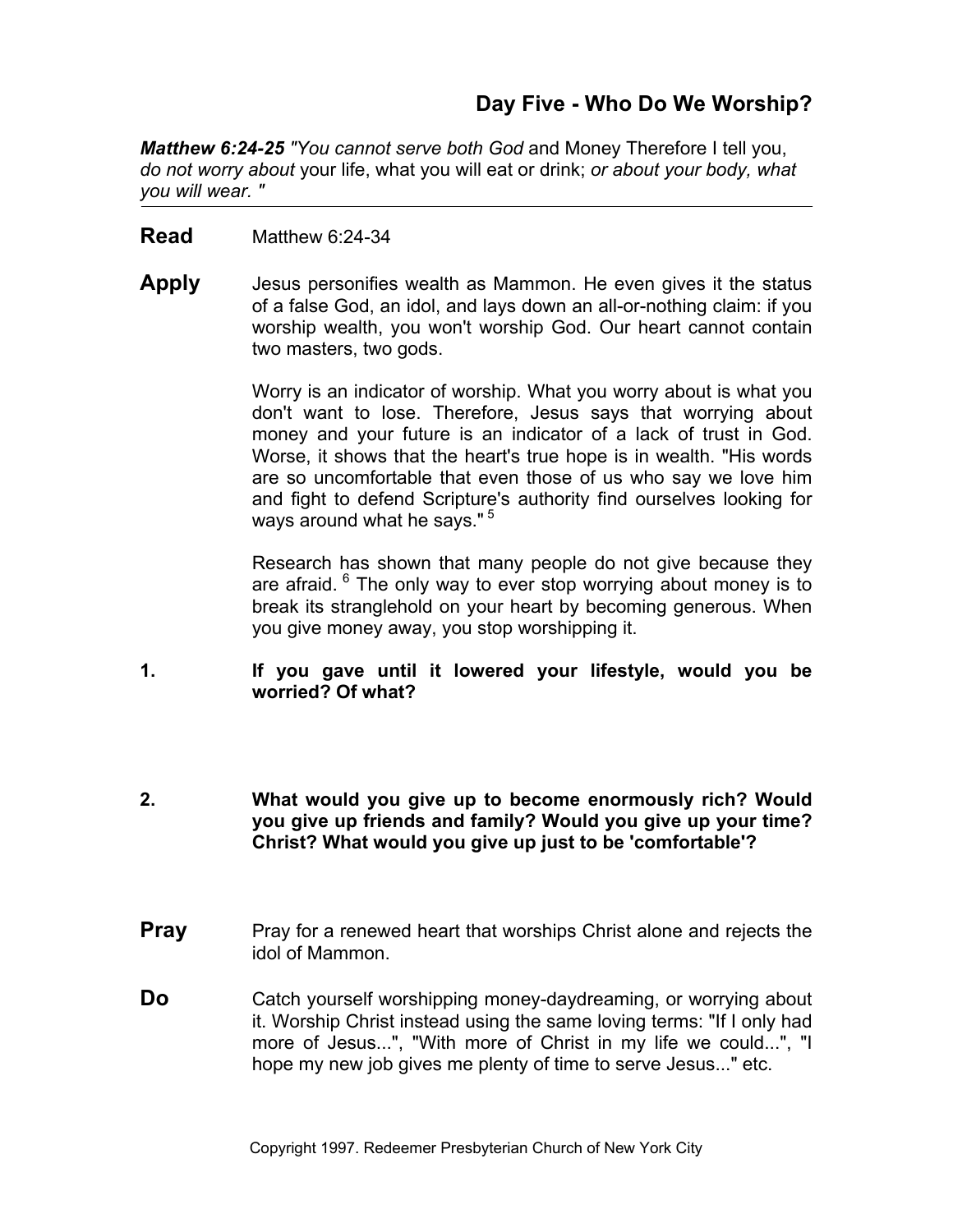## **Day Six - Contentment**

*Hebrews 13:5 "Keep your lives free from the love of money and be content with what you have, because God has said, 'Never will I leave you; never will I forsake you. ' "*

#### **Read** Hebrews 13:1-6

**Apply** In the midst of exhorting Christians to live according to the gospel the writer to the Hebrews actually commands contentment. Just as contentment is a result of trusting God, it is also the means of trusting God. T o be discontent is to accuse God with being either unloving or impotent. Contentment with our life is therefore as important a virtue as love, hospitality, mercy, or fidelity.

> Sadly, we live in a culture of discontent. Every day we see an average of  $3,500$  ads<sup>7</sup>, each trying to convince us that what we have is not good enough. We need something new, something better, something more fashionable. Desires become hopes, which become wants, which become 'needs'. "I've just got to have that new HDTV wide-screen TV." Once the newness wears off, it's time for another new thing.

> Paul advises Timothy to stay focused on the lasting joy of contentment. "But godliness with contentment is great gain. For we brought nothing into the world, and we can take nothing out of it." (l Tim 6:6)

#### **1. Are you content with what you have? If not, then why?**

#### **2. How do you handle the pressure to 'keep up', or conform to a higher standard of living?**

- **Pray** For a renewed heart that is content with God's provision, that isn't always looking to new things for satisfaction.
- **Do** Carefully look at a few ads today. What type of 'salvation' or 'better life' do they promise (approval, peace of mind, comfort! prestige, etc.)? How do they entice people into thinking that their life isn't good enough without this thing?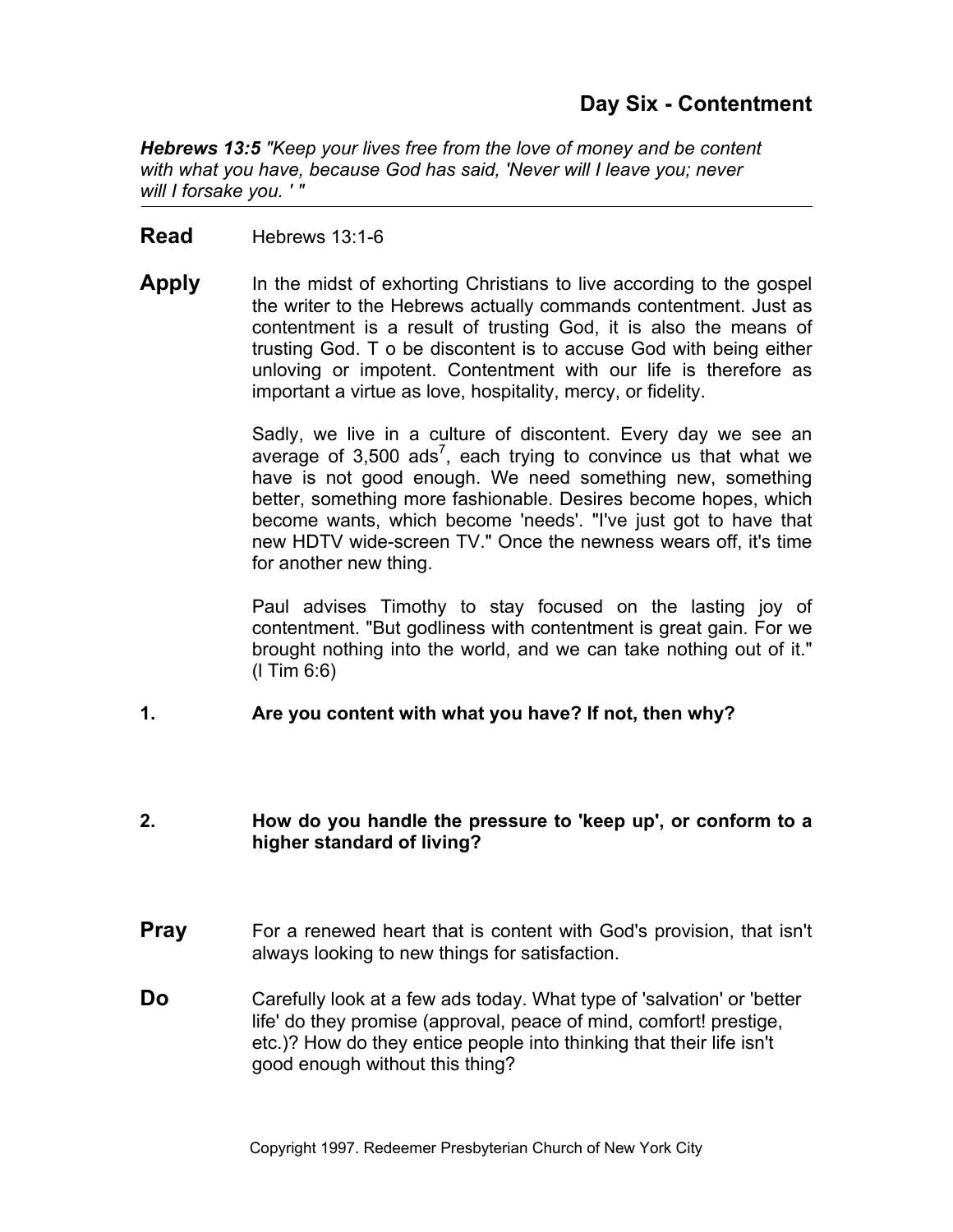*1 Timothy 6:10 "For the love of money is a root of all kinds of evil."*

**Read** 1 Timothy 6:6-10

**Apply** This famous passage is central to our view of money. Paul claims that money is at the bottom of a wide variety of sin and idolatry. Money is like a spice in the smorgasbord of sinful desires. In other words, few people lust after mere dollar bills. Instead, money plays into idolatries of security, or comfort, or approval, or power. We like money because it gets us something we want. Even the Scrooge, always counting his coins, is actually counting his security, counting the thing he trusts in rather than God.

> The warning flags are up. As a Christian, we are free to use money, but we should use it with caution, understanding its dangerous ability to turn our hearts from Christ to the things of this world. Jesus goes so far as to call Mammon "unrighteous" (Luke 16:9) $9$ . "We so badly want to believe that mammon has no power over us, no authority of its own. But by giving the descriptive unrighteous to mammon, Jesus forbids us from ever taking so naive a view of wealth. We must be more tough minded, more realistic."<sup>10</sup>

- **1. Take an honest look at some of your most intense desires. Does money play a role in them? In what way does it play a role?**
- **2. What do you think about people who have a lot more money and possessions than you do? Are they better people, more secure, live a better life?**
- **Pray** Pray for a renewed heart that recognizes the power of money to turn your desires away from Christ and is able to counter that power by remembering the beauty of Christ.
- **Do** Take one alluring aspect of money and write a list of the ways it affects your life. For example, "The ways that I act like money gives me pleasure are..." or "The ways that I act like money makes me better than other people are..."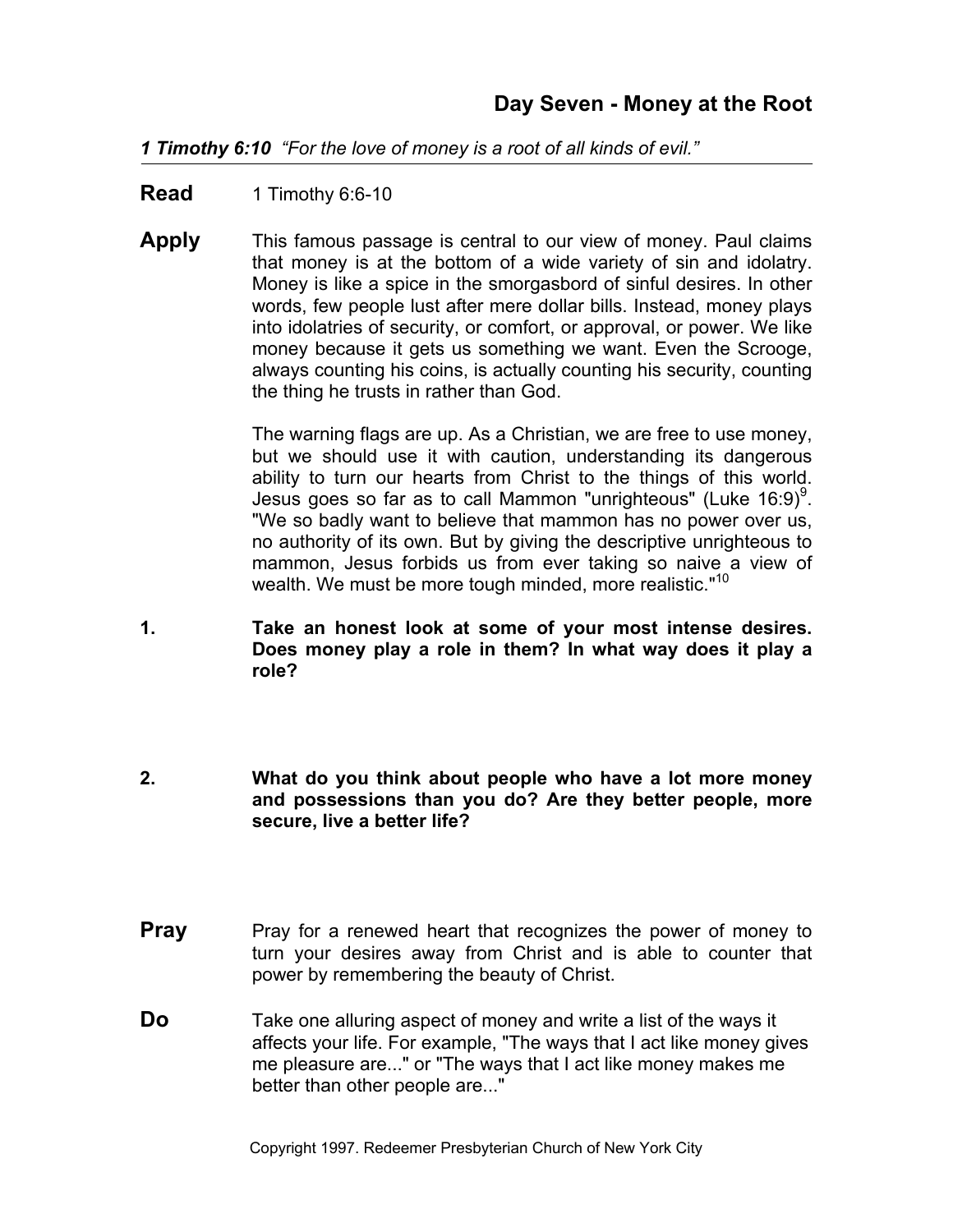*1 Timothy 6:18 "...do good, to be rich in good deeds, and to be generous and willing to share."*

**Read** 1 Timothy 6:6-9, 17-19

- **Apply** Paul has already warned us about the dangerous side of money in this passage. He now turns to the Biblical use of money, by urging Timothy to teach the rich in Ephesus: to invest their treasure into eternal purposes. The purpose of wealth is to do good with it. What a noble and high calling. Note that he doesn't command the rich to become poor. Instead he commands the rich to be generous, "rich in good deeds." They give up one type of riches to gain another. And in doing that, they break the enslaving grip that treasures have on our heart. In short, the antidote for money's poisonous effect in our lives is generosity. It's an antidote of drinking the sweet medicine of trusting in God's control of the future, trusting in the "life that is truly life." This is first of all a generosity of the heart. The heart has to turn from loving good deeds more than loving riches. But that is a measurable turning. The desire to give is easily quantified-when money actually leaves the account and goes to God's kingdom.
- **1. John Newton's method was to figure out what a "barely decent" lifestyle was (home, food, clothing), and then to give one penny away for every penny spent on oneself. What would your life be like if you followed that method?**
- **2. What do you think about people who have a lot more money and possessions than you do? Are they better people, more secure, live a better life?**
- **Pray** Pray for a renewed heart that recognizes the power of money to turn your desires away from Christ and is able to counter that power by remembering the beauty of Christ.
- **Do** Take one alluring aspect of money and write a list of the ways it affects your life. For example, "The ways that I act like money gives me pleasure are..." or "The ways that I act like money makes me better than other people are..."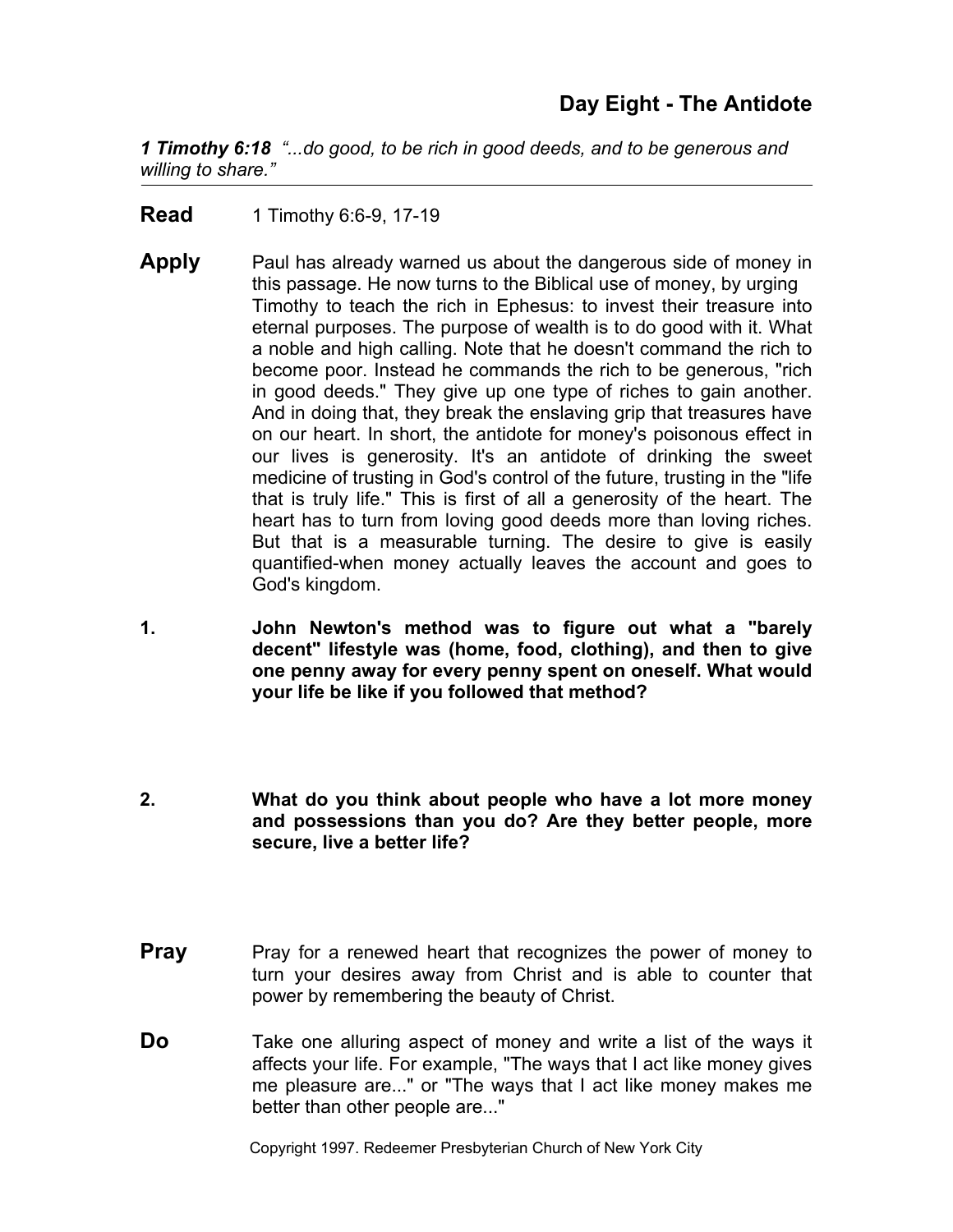# **Day Nine - The Motive**

*2 Corinthians 8:8,9 "I want to test the sincerity of your love. For you know the grace of our Lord Jesus Christ, that though he was rich, yet for your sakes he became poor, so that you through his poverty might become rich."*

- **Read** 2 Corinthians 8:1-15
- **Apply** In one of the first recorded church fundraising letters in history, Paul appeal to one single motive for giving: the grace of Christ. Christians don't give because they should (although they do) or because it frees their life from the idolatry of Mammon (although it does).

Christians give because they know that God gave everything, even his own Son Jesus Christ, for their sakes. Grace is the motivation for giving. Giving is a response to a gift of sheer grace. Just as those who are forgiven much also forgive, those who have been given much (peace with God, eternal life, the love of Christ, the indwelling Spirit, and more) give in return.

The Macedonians understood that grace so much that even in the midst of their own difficult circumstances they happily gave beyond their ability (8:1-4). They begged to give more.

- **1. Do you beg God to be able to give more than you do now? What is your goal?**
- **2. What typically motivates your giving? Guilt, duty, expectation of God's blessing or thankfulness?**
- **Pray** Pray for a renewed lifestyle that places a priority on giving.
- **Do** Give away some cash (not a check) this week simply because you love Jesus. Don't let anyone know about it or claim it on your taxes.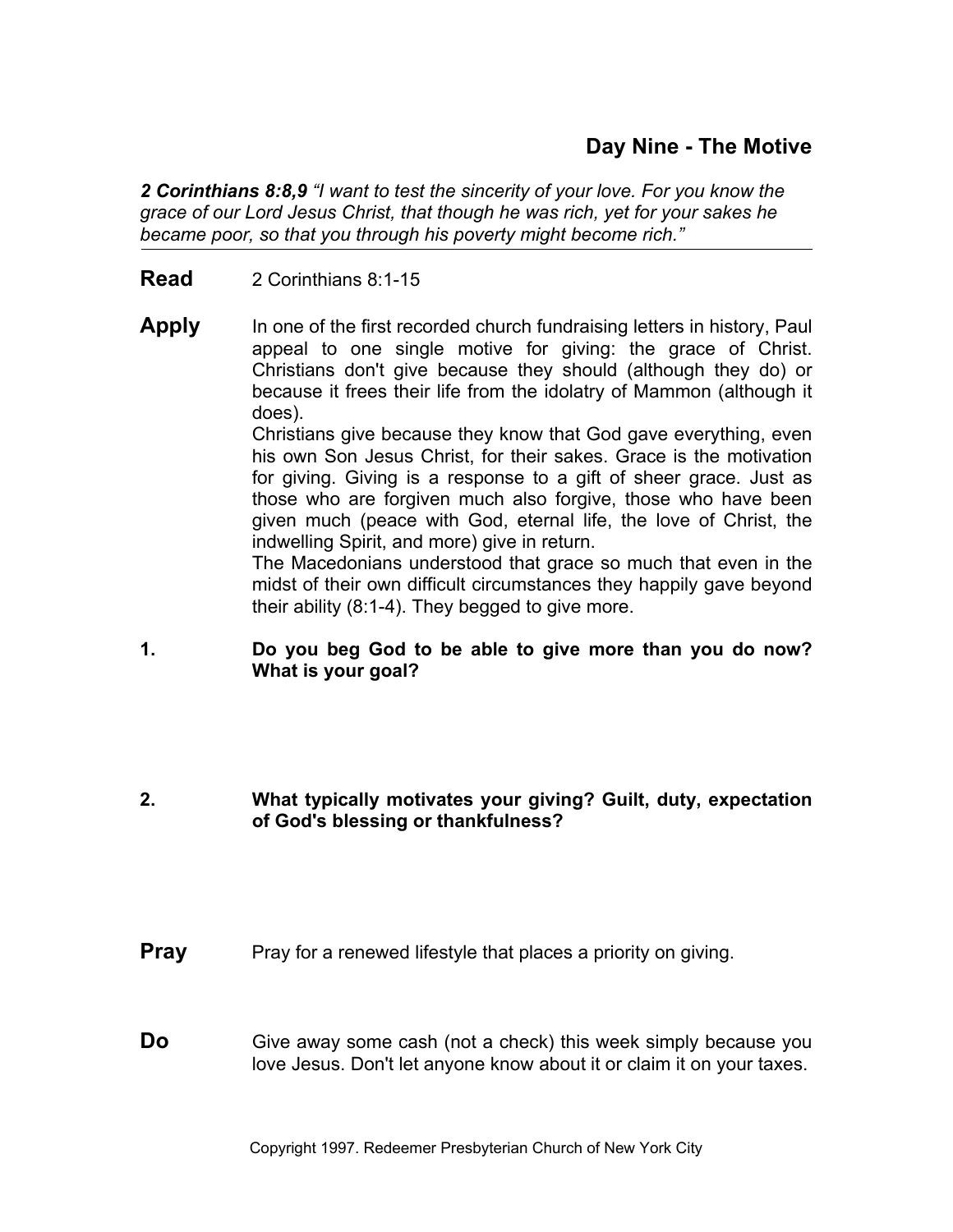*2 Corinthians 9: 7 "Each man should give what he has decided in his heart to give, not reluctantly or under compulsion, for God loves a cheerful giver."*

**Read** 2 Corinthians 9:6-15

**Apply** When Christians give, as we saw yesterday, they give motivated by grace. A reluctant gift or a guilt-manipulated gift is not generosity. It's paying a "God tax," it's fulfilling an obligation. A generous lifestyle, however, is a life of freedom, of simplicity, of joy, of fruitfulness, of purpose. There is a satisfaction to pleasing God, to bringing joy and honor to him. A Christian should smile as they give, they should want to give. We should see giving like a roller coaster ride: it feels adventurous and risky, but it's really safe. We think we are going to plummet, but God holds onto us tightly (9:8). Anything that much fun becomes contagious. Many Christians experience that thrill; once they make giving a priority, it becomes more and more joyful.

**1. Is giving money a-way fun for you? If yes, then when did that joy begin? If not, then why not?** 

**2. Do you desire to give more than you do now (see yesterday's passage)? What stops you from giving?** 

- **Pray** Pray for a renewed lifestyle that expresses grace, that holds onto possessions loosely, that finds joy in giving.
- **Do** As you give, either on Sunday or at another time, use the act of giving as a specific act of worship.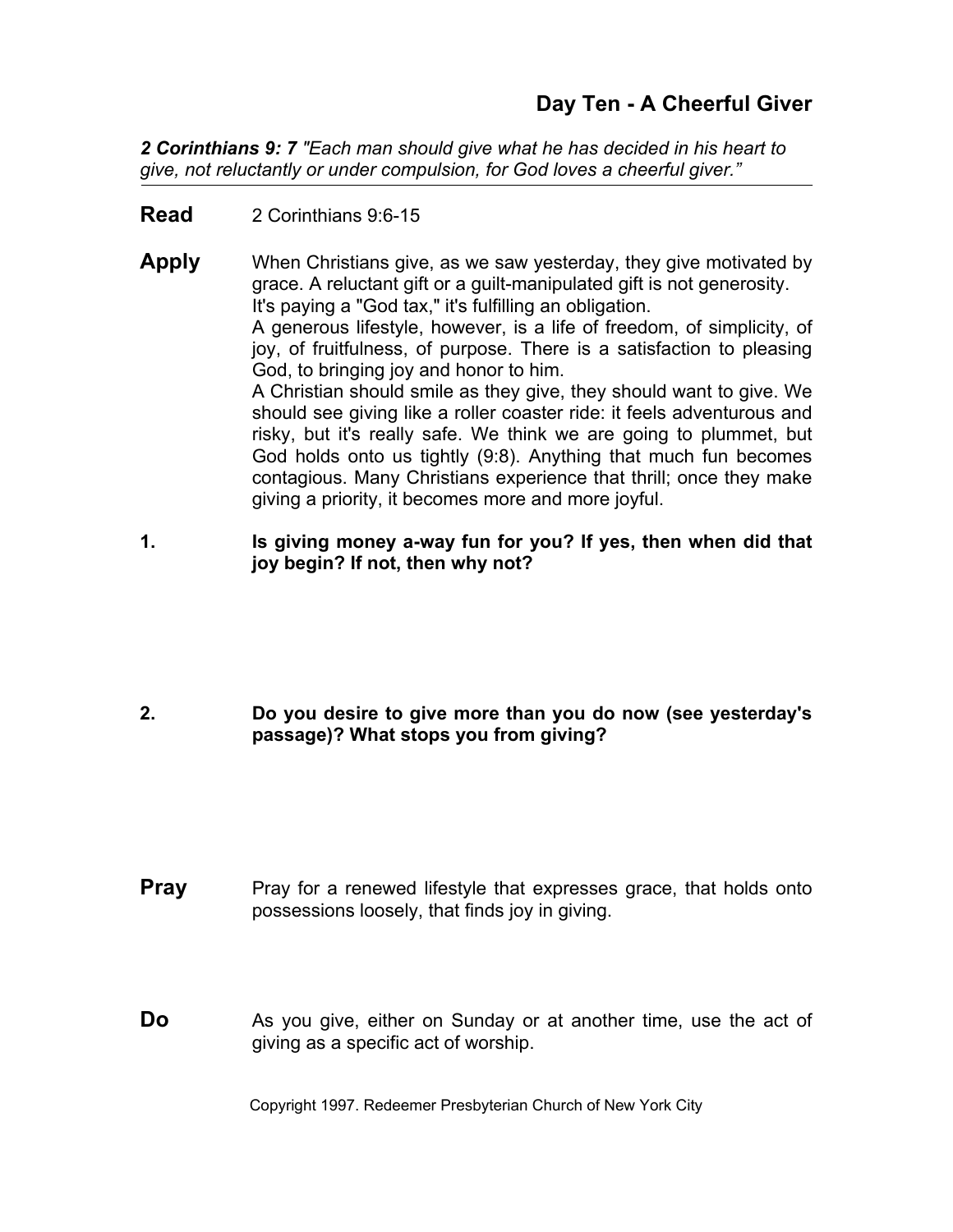*Leviticus 27:30 "A tithe of everything... belongs to the LORD."*

**Read** Leviticus 27:30-33

- **Apply** In the Old Testament, all believers were required to give a tenth of income to God's work and the poor. The tithe is still a minimum guideline for our giving. The tithe (or ten percent) guideline makes many Christians feel guilty. Some of that guilt, as we saw yesterday, is false. However, as one observer states: "...some of us should feel legitimately guilty about what we put in the offering plate. Relative to the wealth that has been placed in our care, few of us give sacrificially. We are greedy and giving God the leftovers. The law has a legitimate 'role to bring us to the righteous God at the foot of the cross, where we meet a gracious loving Christ. It is the love of Christ that we are responding to, that motivates us to be great givers and deep lovers."<sup>11</sup> What about grace? The tithe is not a law that brings us merit in God's eyes. It shows us that we need the grace of Christ to cover our greed, to set us free from self-service. We then can see the
	- gratitude. That's what Leviticus says the tithe was for anyway.

tithe just like every other law of God) as a means of expressing

- **1. Do you tithe your income? Do you give away more than ten percent, or less?**
- **2. What would it take to move your giving up one level, giving away a few percent more next year?**
- **Pray** Pray for a renewed lifestyle that moves up each year in giving to biblical proportions, from nothing to tithing to beyond.
- **Do** What is your income level? What is ten percent of the gross? How does that compare to your giving?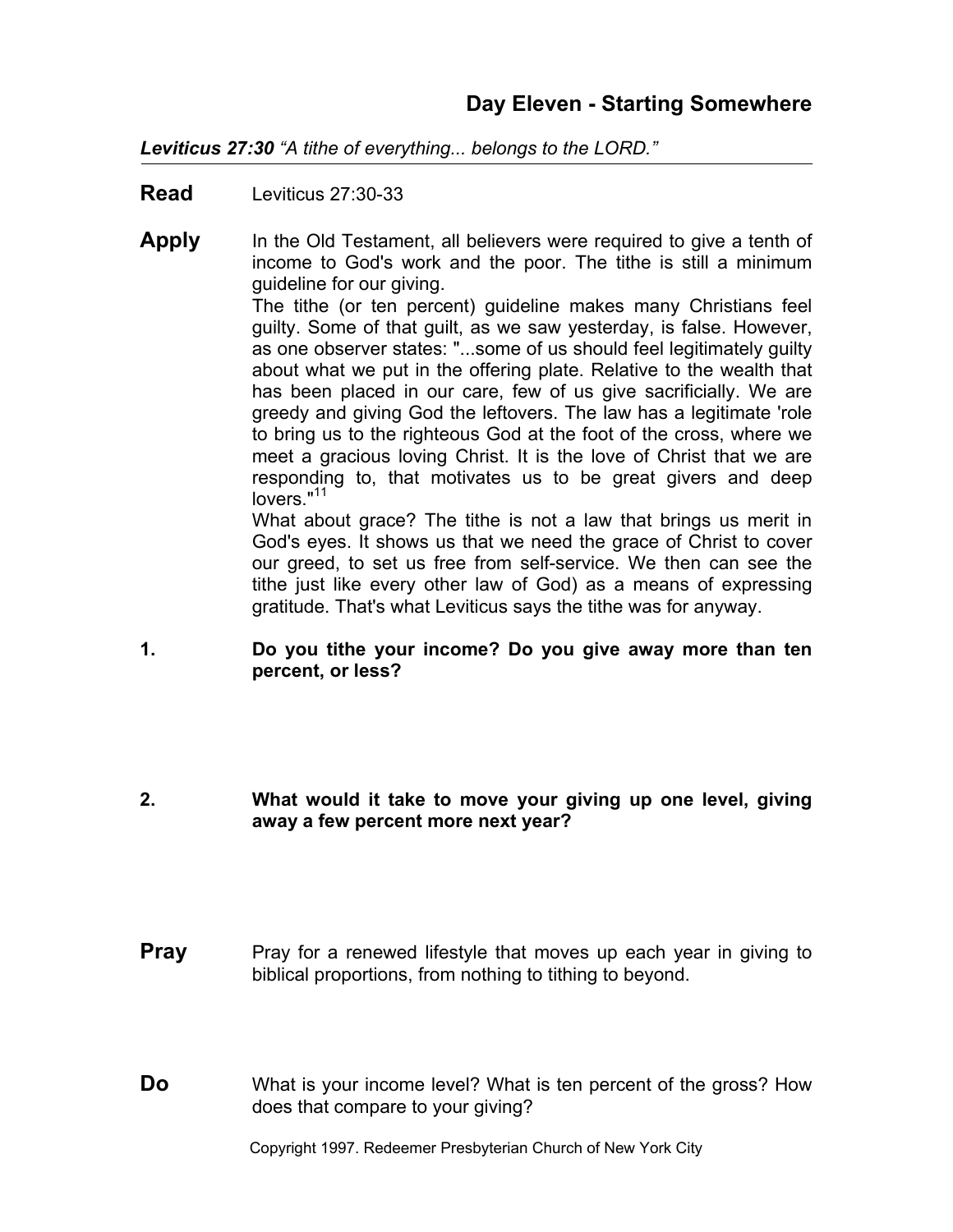*1 Corinthians 16:2 "On the first day of every week, each one of you should set aside a sum of money in keeping with his income."*

**Read** 1 Corinthians 15:58-16:4

**Apply** After a lengthy discussion of the glories of resurrection in Christ, Paul places an important "therefore" in 15:58. Because we know for sure that death is defeated at the cross, we can fearlessly stand firm in faith and move out in ministry into the world. When we worship, we respond to the hope of the gospel by committing our lives to the wonderful God that we believe in. Worship is, in short, giving. To worship, we must not only give him

our praise, our attention, our sins, our fears, our burdens, and our hearts, but also our money.

So Paul advised the Corinthians to offer their gifts as an act of worship "on the first day of the week" (Sunday). This regular, planned offering ensured not only the right proportion of generosity, but also that the gifts were used as a joyful, praise filled response to grace. For that reason, Christians have always seen regular Sunday offerings as a normal means of giving.

#### **1. Do you give each week just to "pay for your seat" at church, or to worship?**

- **2. Is your giving regular, or sporadic? How would regular giving increase both the proportion and the joy of generosity?**
- **Pray** Pray for a lifestyle of consistent, regular giving to the Lord what he has called you to give.
- **Do** Take the amount that you feel God calls you to give and divide it by 12 (monthly) or 52 (weekly). Commit to giving that regular amount at worship, doubling on weeks you may be out of town. Giving by check instead of cash helps by keeping a record of consistency. (For self-employed freelance people, you may need to base giving on whenever income arrives rather than a set weekly amount).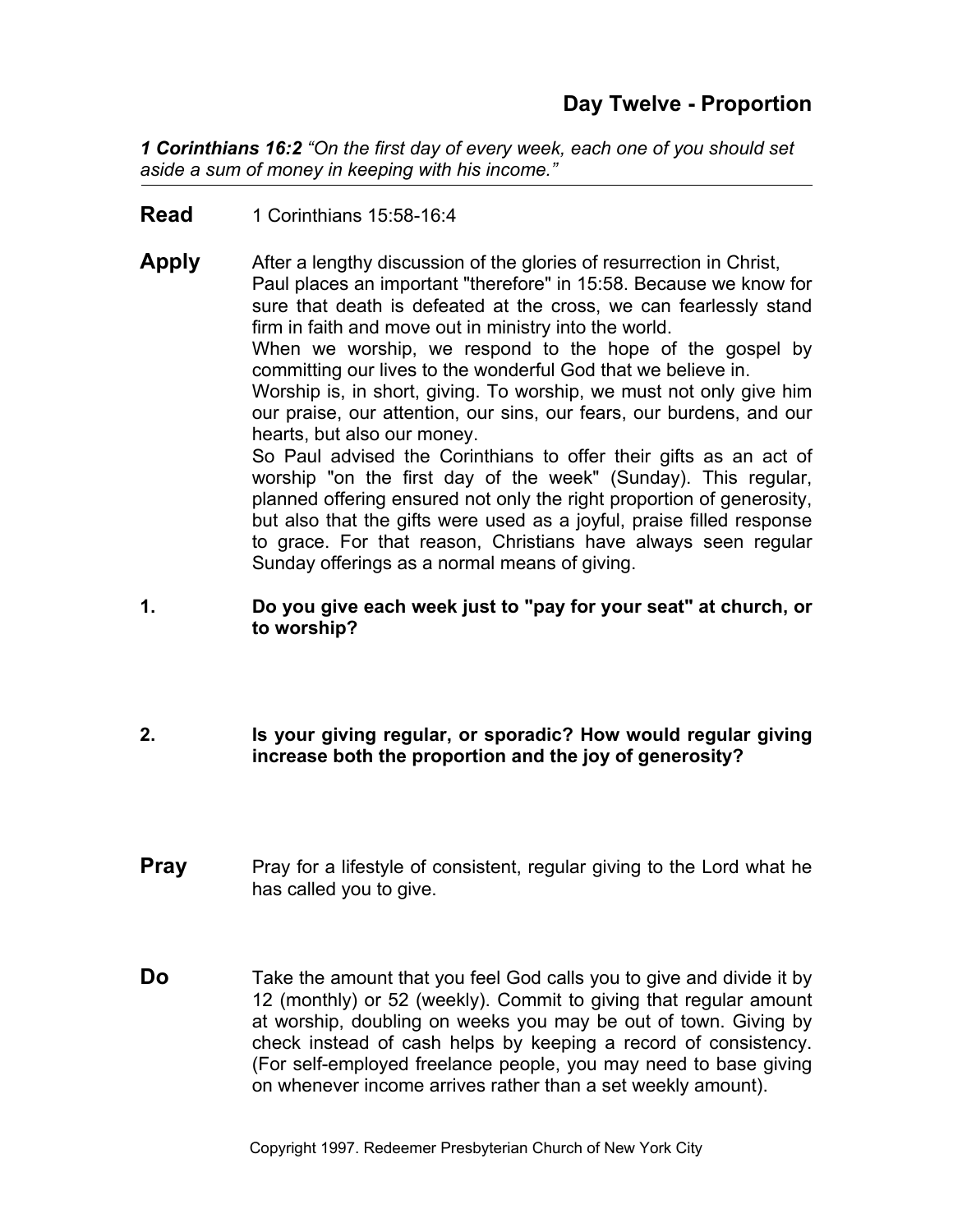# **Day Thirteen - Investing in the Kingdom**

*Luke 12:33 "Sell your possessions and give to the poor. Provide purses for yourselves that will not wear out, a treasure in heaven that will not be exhausted."*

#### **Read** Luke 12:22-34

**Apply** Only two things from this world will never pass away: God's Word and people. When we invest our resources into people. We are making an eternal decision. Jesus tells us that giving cannot be a losing investment.

> Are you spending on things that will pass away, or investing in a cause that will make a difference forever? As the hymn writer puts it:

"Fading is the worldlings pleasure, all his boasted pomp and show/ Solid joys and lasting treasure, none but Zion's children know."

God's kingdom will never end, billions of years after every 'safe' investment on earth has disintegrated. Giving money to the poor, according to Jesus, is not throwing money away; rather, it is the only reasonable thing to do.

#### **1. What do you consider 'safe' in this world? How does that compare to the safety of God's eternal kingdom?**

#### **2. Do you have the same concern for the poor as Jesus did? Why or why not?**

- **Pray** Pray for a renewed lifestyle that sees people as more eternal than things and thereby puts more effort, time and money into people for the sake of Jesus Christ.
- **Do** Find a person that you know that has a practical need. Try to meet (at least part of) that need by getting rid of something that you have. Don't give away something worn out; give away something you like.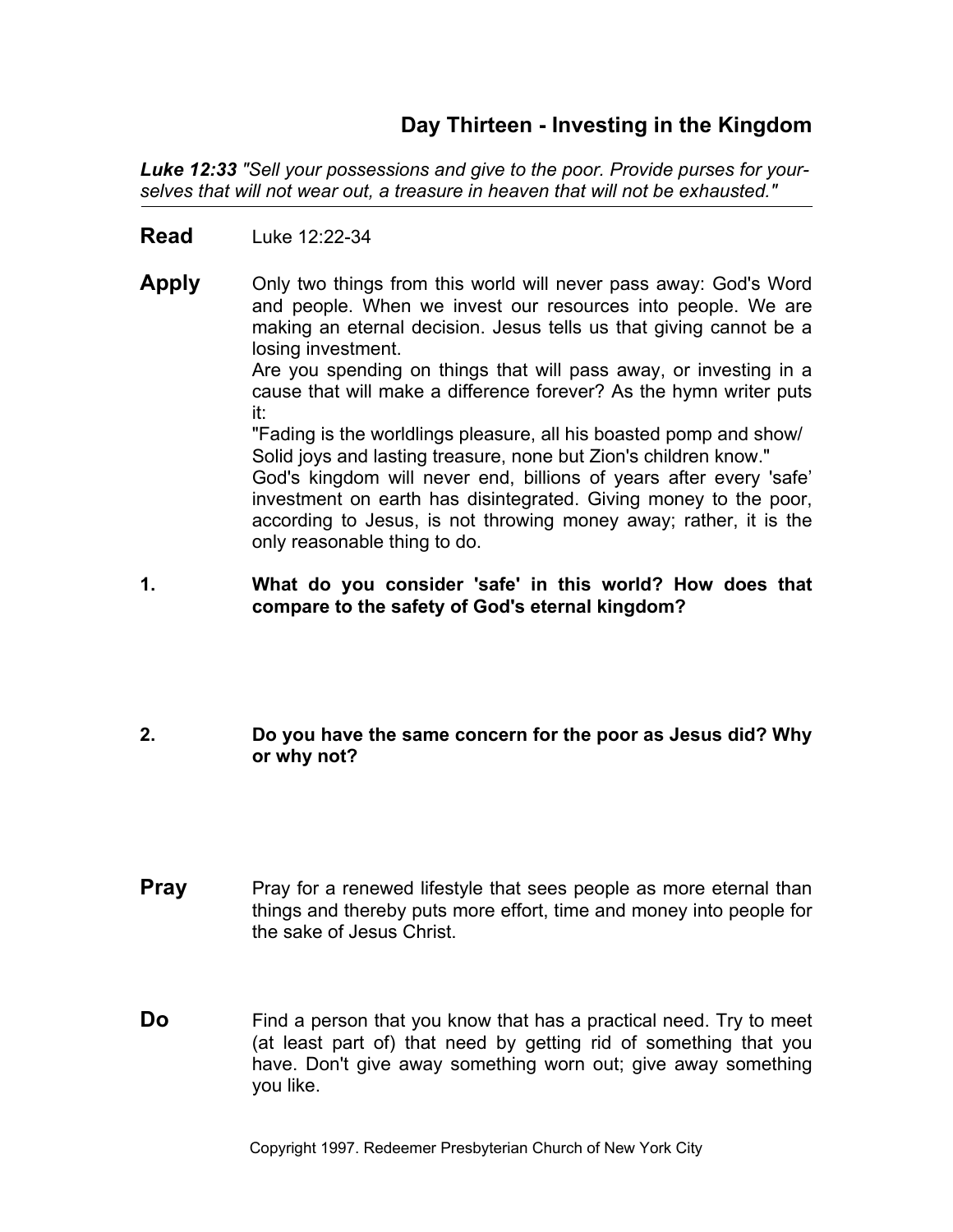# **Day Fourteen - Sacrifice of First fruits**

*2 Corinthians 8:3 "For I testify that they gave as much as they were able, and even beyond their ability. "*

**Read** Deuteronomy 26:1-4, 9-11

**Apply** The idea of 'first fruits' giving is to offer up to God the first rewards of our labor in acknowledgment that what we have is a gift from God. The first fruits were the choicest, the best of the harvest. The Israelites were saying, "God, you've given us this bounty, so know we give it back to you." Giving the first fruits is also a sacrifice. They could be sold for a higher price than the rest of the harvest. In giving them away, God's people trusted Him to provide a continued harvest. It was therefore a sacrificial pledge; a promise that all things belong to God. Christ gave sacrificially, and so Christian giving is sacrificial giving. His first fruits were the pledge of the Holy Spirit, the guarantee of

the full harvest of his promise. Christians has always continued this practice, giving 'off the top' sacrificially, trusting that the Lord will provide.

- **1. What would be the 'first fruits' of your life: your pre-tax income, your investments, your time, your abilities, your 'earning potential'? How are those a gift from God?**
- **2. What kind of a plan could you create to give first to God in everything?**
- **Pray** Pray for a renewed lifestyle that seeks to give God the first of everything in all areas of life.
- **Do** How could you encourage other Christians to help each other give first to God? How could our church community do that?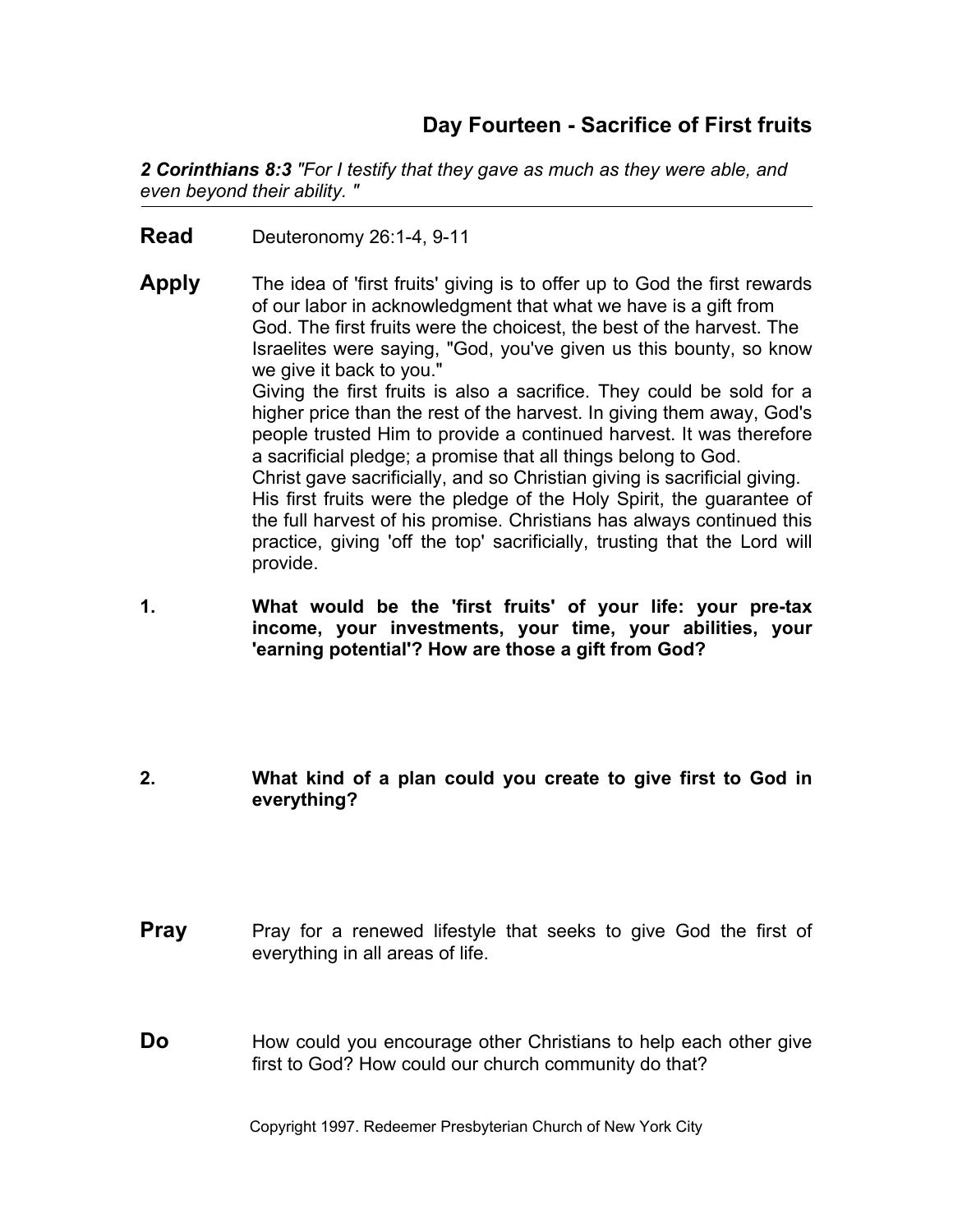# **Day Fifteen - Outgiving God**

*Malachi 3:10 "Bring the whole tithe... test me in this, "says the LORD Almighty, and see if I will not throw open the floodgates of heaven and pour out so much blessing that you will not have room enough for it."*

- **Read** Malachi 3:8-12
- **Apply** God dares you to trust Him in giving. He doesn't simply command obedience. He shows us how wildly generous he is, how quick to give out his favor. Then he says: if you belong to me, do likewise. Giving is an adventure that is rewarding beyond your wildest dreams. The joy of trust flows into every area of our life: from finances, to career, to the future, to relationships, to hard times. When we live according to our solid grasp of God's goodness our whole lives are more free and steadfast. We gain a courage that can withstand trials when we believe that Jesus Christ is committed to fulfilling his plan of redemption in us. As the late missionary Jim Elliot said, "He is no fool who gives up what he cannot keep in order to gain what he cannot lose."8 You can never out give God.

#### **1. How does this passage address Christians today? How does it address you?**

#### **2. What are some ways that God has acted in your life following greater commitment to him and greater offering of yourself?**

- **Pray** For a renewed church that hungers to give and that sees God's remarkable outflow of his favor.
- **Do** Take God's dare. Give away at least ten percent of your pre-tax income. See what happens.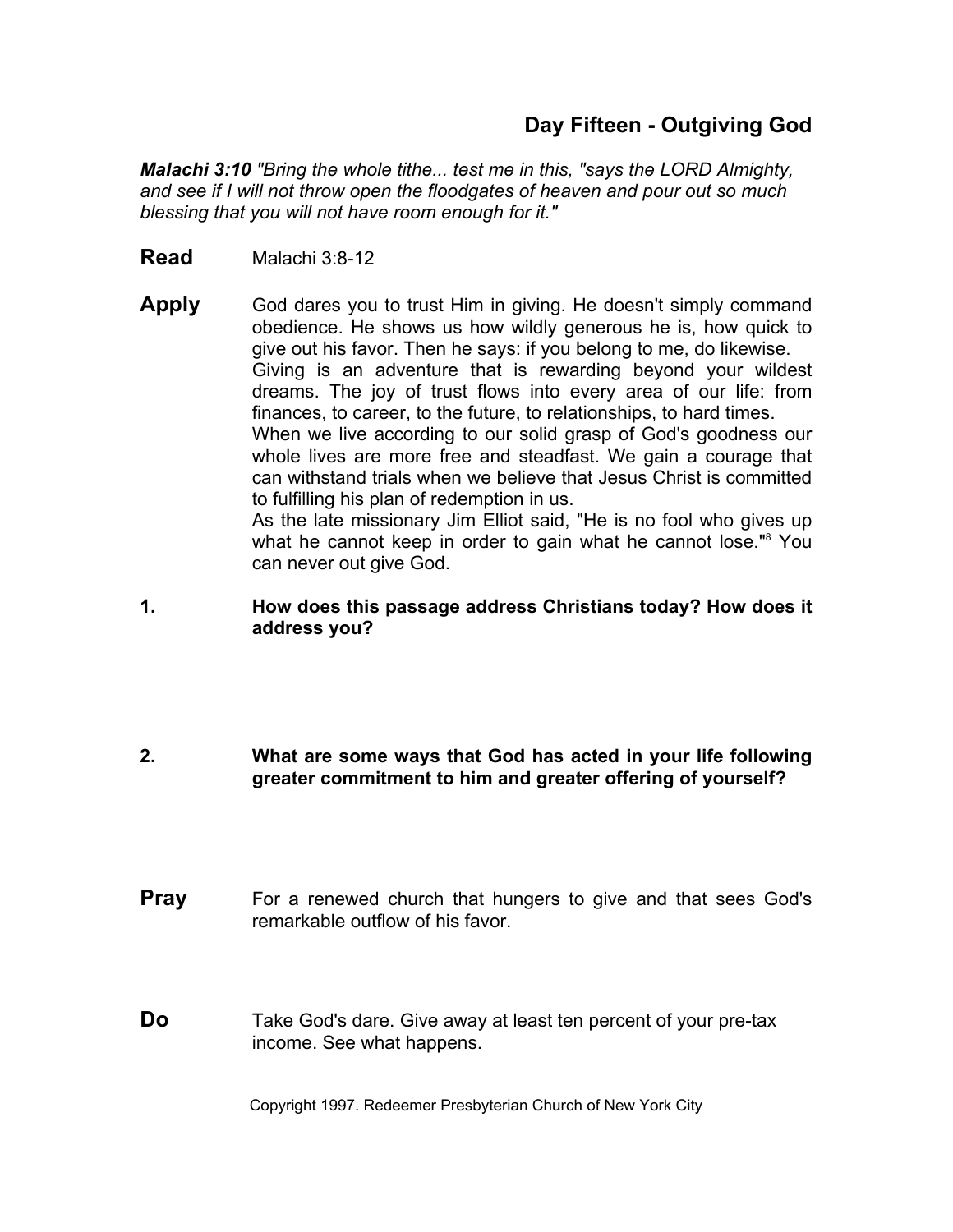# **Day Sixteen - Outpouring of Grace**

*2 Corinthians 9:6 "Remember this: Whoever sows sparingly will also reap sparingly, and whoever sows generously will also reap generously."* 

- **Read** Corinthians 9:6-10
- **Apply** God promises that he will pour out even more abundant grace into our lives to the degree that we commit to him. This certainly does not mean that God pays us back. If we give \$100 he may not give us \$1,000 back, as some people have misunderstood passages like this to mean. But in every instance he gives us (individually and as the church community) something even more precious. Himself. Giving builds your relationship with God because, as we've seen already, it builds hope, trust, belief, and commitment to him. The real gain is a closer walk with Jesus Christ, a greater union of your life with his.

Paul also states the converse: whenever Christians, individually or together, hold back, they damage their relationship with Christ. They act without courage; they deny his goodness.

- **1. The idea of 'sowing and reaping' is common in Scripture. Where else does it apply?**
- **2. Do you give because you are motivated that God will reward you in this life somehow? Or does something else motivate your giving?**
- **3. If you were generous, but your financial situation stayed the same (or became even worse), would you stop trusting God? Why or why not?**
- **Pray** For a renewed church that sows generously, with abandon.
- **Do** To sow generously implies giving until it actually lowers our current lifestyle. What would it take to lower your lifestyle?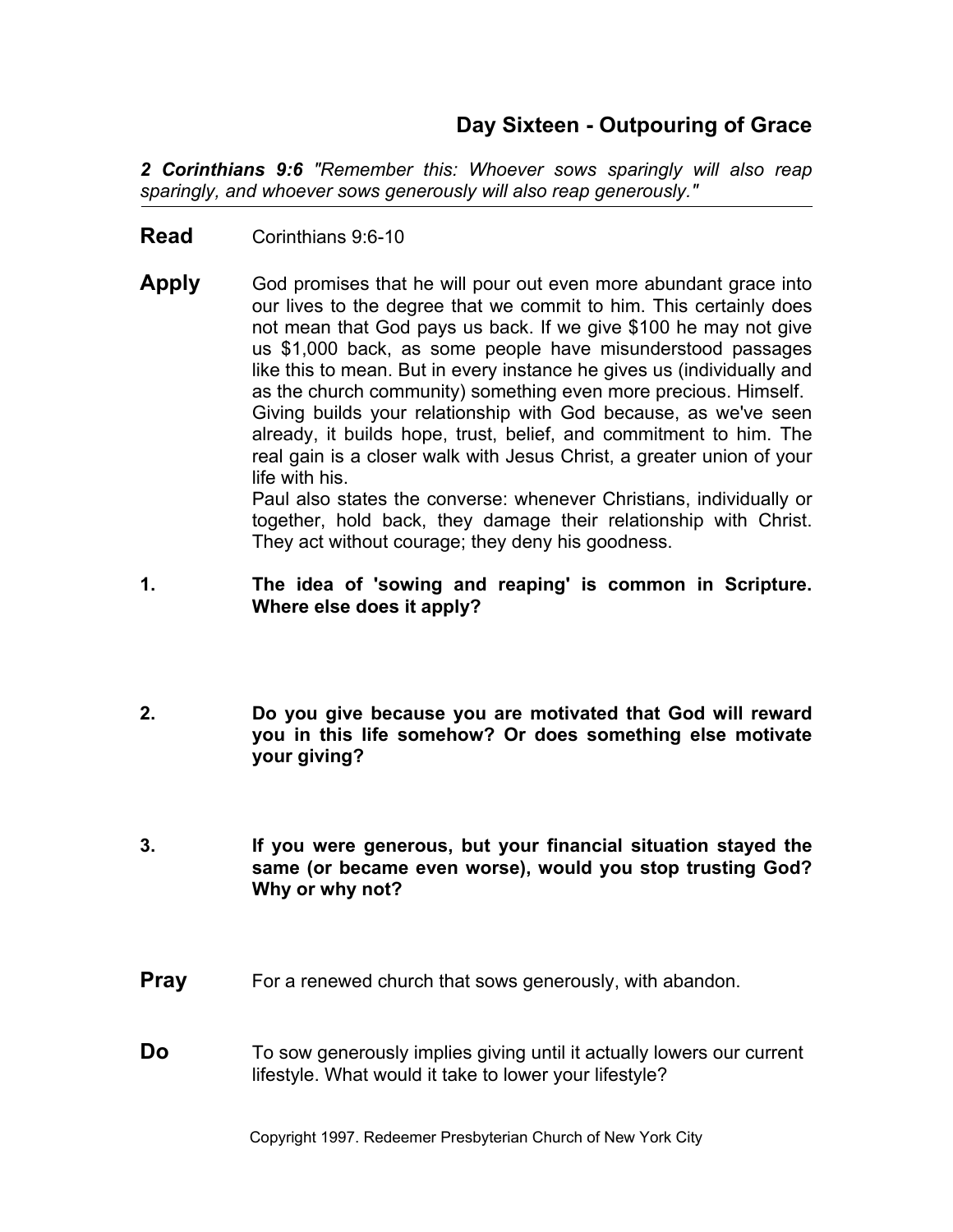## **Day Seventeen - Adventure**

*I Chronicles 29:14 "But who am I, and who are my people, that we should be able to give as generously as this? Everything comes from you, and we have given you only what comes from your hand."*

**Read** 1 Chronicles 29:1-20

**Apply** David beautifully expresses a heart of gratitude here in this passage. We too should marvel at even the ability to be generous. It is one of God's good gifts to us, a sure sign of our understanding of His grace. Giving to God's kingdom, laying down our earthly treasures at his feet, has no end. It is a roller-coaster ride through life, an adventure. And yet it is an adventure that is safe within the loving arms of the almighty God.

> Only the gospel of new life in Christ can sustain such a life-long experience. To paraphrase G. K. Chesterton: "Every person wants two things in life: adventure and security. Only in Christianity do you get both."

- **1. Where does your ability to be generous come from? Were you always as generous as you are now, or have you grown in that area?**
- **2. How do you live both adventurously and with security as a Christian?**
- **3. As a community, how can we live with a greater sense of adventure?**
- **Pray** For a renewed church that recognizes the adventure of the Christian life, the thrill of being a colony of God's people in the world.
- **Do** What is one thing that you are frightened to do for God? Commit to praying for the grace to do that within the next six months. Unite with other Christians (in your fellowship group or friends) to help each other complete your plan.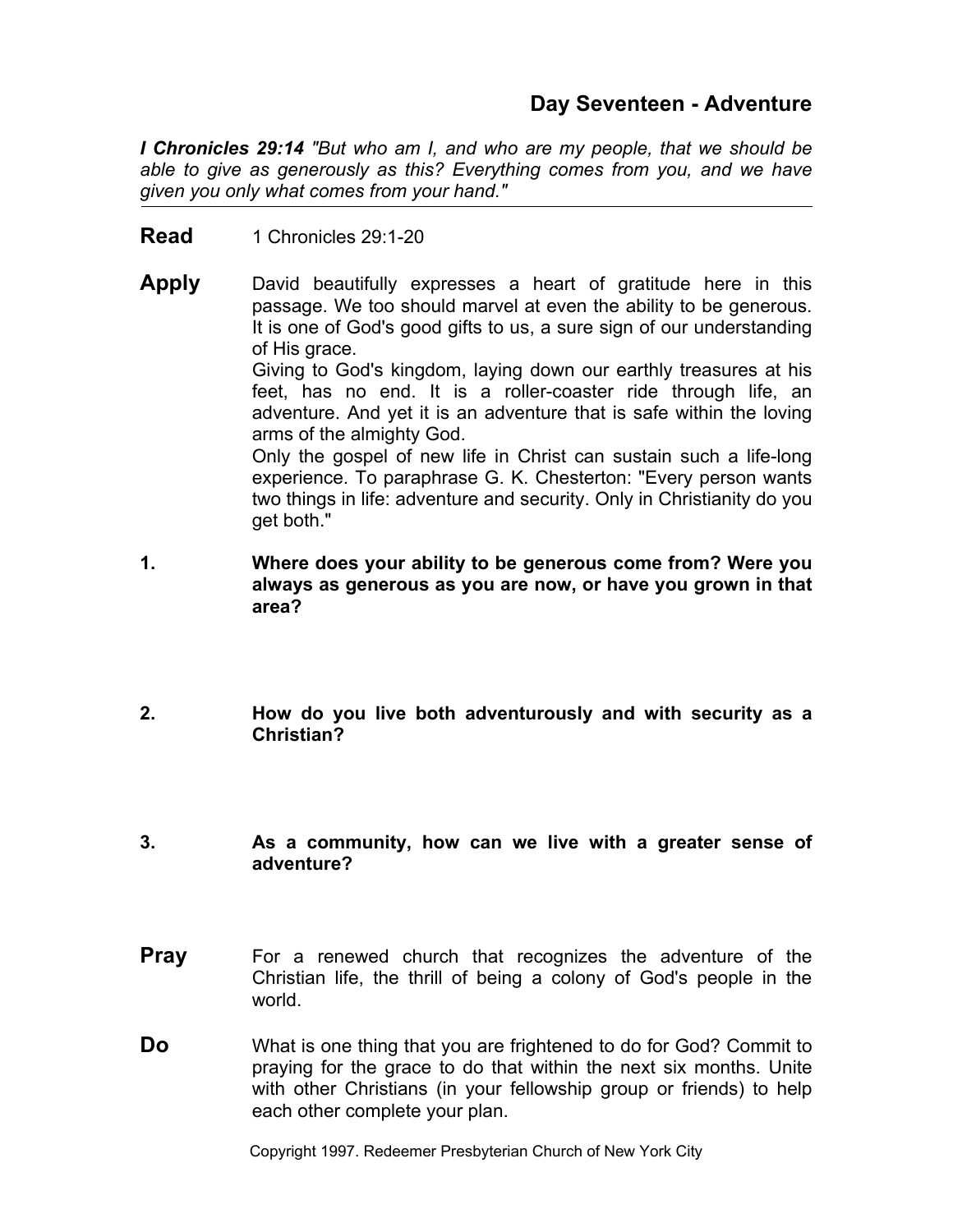# **Day Eighteen – Pleasing God**

*Philippians 4:15,18-19 "... the gifts you sent are a fragrant offering, an acceptable sacrifice, pleasing to God. And my God will meet all your needs according to his glorious riches in Christ Jesus."* 

- **Read** Philippians 4:10-20
- **Apply** Giving to the work of ministry is really an offering to God himself. When the Philippians gave to Paul they were actually offering their resources to further God's kingdom. They gave so that his ministry of advancing the claims of the Gospel would progress. All giving is used by God in this way. Money is never meant to be stored up in some type of bank account but instead used for God's kingdom purposes. When the church has hoarded wealth, it has strayed far from God's purposes and needs to repent. He doesn't desire extravagance; He doesn't need worldly success. He is a giving Lord who constantly pours out the 'fragrant offerings' given to him back into people so that they would know him. For example, Paul, the recipient of the Philippian's gift, used that gift to praise God for them. He rejoiced not only for the support, (which he needed), but also for the proof it gave of their changed life. According to his calling, he used their gift to spread the gospel to even more people.
- **1. When you give, do you think of your offering going to God, or just going to 'pay the church's bills?'**
- **2. What is a better use of God's resources: luxuries or necessities? Why should Christians live a 'wartime lifestyle' instead of a 'comfort lifestyle?'<sup>2</sup>**
- **Pray** For a renewed church that constantly gives out as much as it receives, based on the needs of people surrounding the church.
- **Do** Pick something of your own that someone has given to you (not that thing you keep in the back of your closet!) and give it to someone who needs it.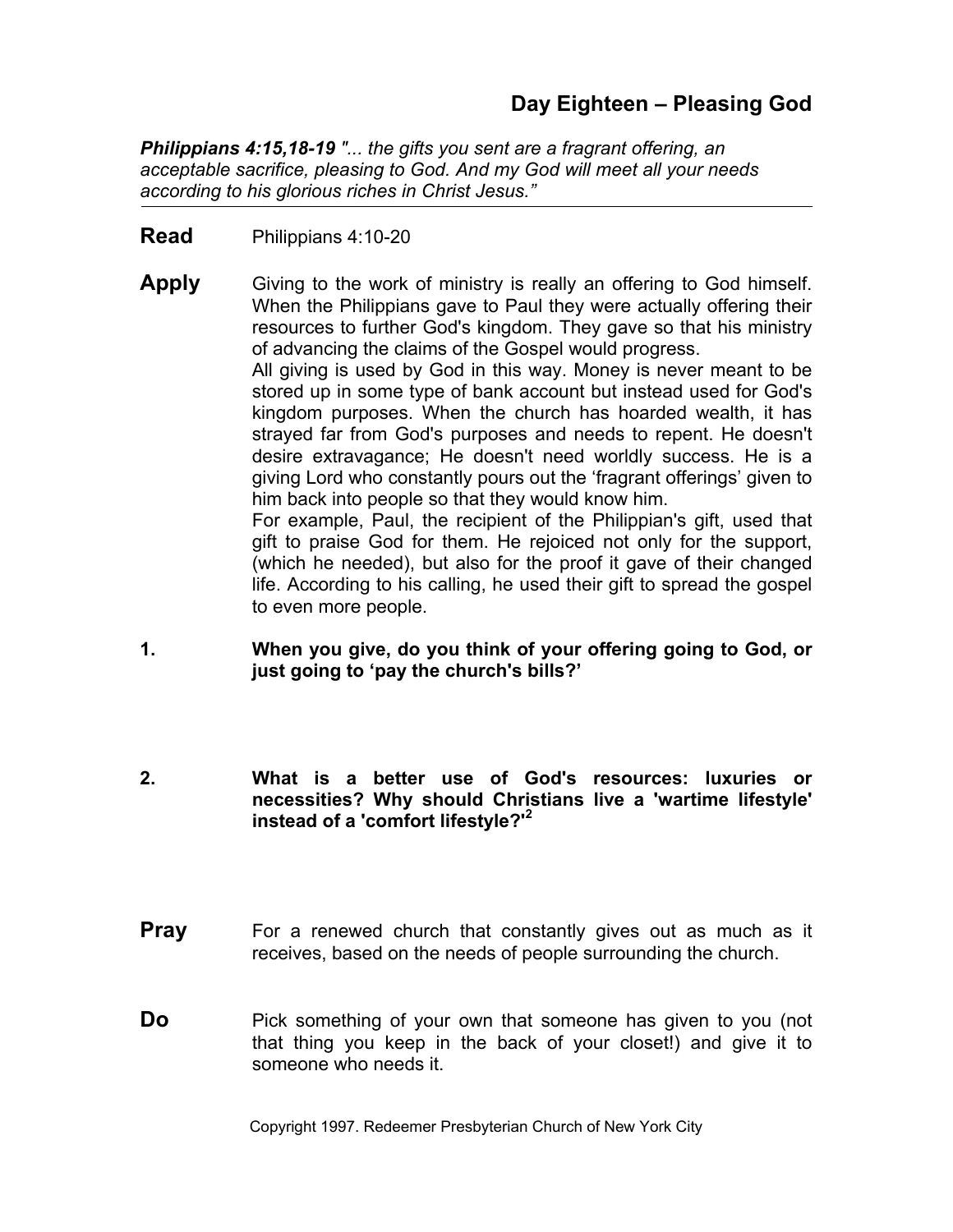# **Day Nineteen – Community of Care**

*Acts 2:44-47 "All the believers were together and had everything in common. Selling their possessions and goods, they gave to anyone as he had need And the Lord added to their number daily those who were being saved. "* 

#### **Read** Acts 2:42-47

- **Apply** The first Christians instinctively knew that their possessions needed to be shared with their brothers and sisters in Christ. Why? They had seen Jesus live in the same way. This radical unselfishness stood out as much to the people of their time as it would to modern people. Such an astounding display of generosity and mutual care, mixed with the wonders of the Holy Spirit, pierced the hearts of many. Giving changes the world. There is no more powerful evidence of the transformation of the gospel than radical generosity.
- **1. Most people feel that modern Christians could never share their possessions like the Christians in Acts 2. Is that true? Why not?**
- **2. In a world where some philanthropists give away millions to charitable causes (often for the fame and recognition it receives), how generous would 'ordinary' Christians have to be to catch the attention of the world?**
- **3. How could our giving bring attention to Jesus instead of ourselves?**
- **Pray** For a renewed church that is so generous that the whole city would notice.
- **Do** As you read biographies of Christians, notice how generous they were (or weren't). Try to explain how their use of money fit into their life as a whole.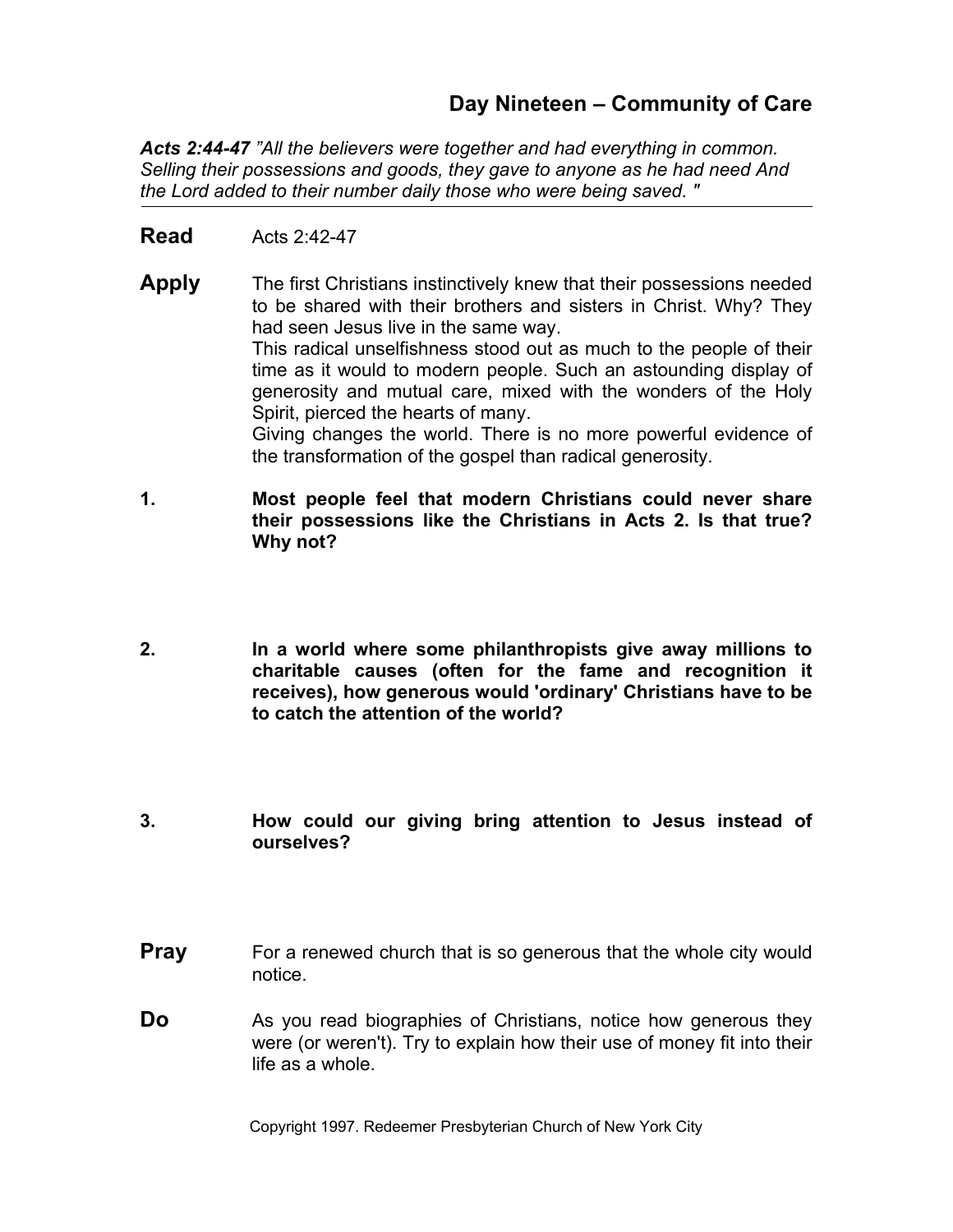*2 Corinthians 9:11 "You will be made rich in every way so that you can be generous on every occasion... your generosity will result in thanksgiving to God. "* 

**Read** 2 Corinthians 9:11-15

sake of the gospel.

**Apply** When we can bless others with our generosity, the praise goes to God. People who receive the generous grace of Christians are able to praise God "because of the surpassing grace God has given" (verse 14). They know that such a financial gift comes from an even greater source - the grace of God in Jesus Christ. Giving is just a part of a lifestyle of generosity. Christians always give' of their heart, their time, their hope, and their prayers. As we close this twenty day study of biblical stewardship, we reflect on all the different ways that we can give of ourselves. Jesus died for us to set us free from this life of death. By putting to death the old, we take on the new life found in Christ. We trust that God will provide us the strength to be content in all situations (see Phil. 4:11-13) so that we can in turn sacrifice joyfully for the

- **1. Are you content enough in all situations to willingly be generous "on every occasion?"**
- **2. How does giving of your financial resources encourage greater giving of your whole life to God?**
- **3. Looking back, what has been the greatest lesson that you've learned? How do you think and act differently toward God?**
- **Pray** For a renewed church, full of people with renewed hearts, that is free to risk everything for the sake of the gospel.
- **Do** Look for other books on Christian stewardship to continue growing in your understanding.